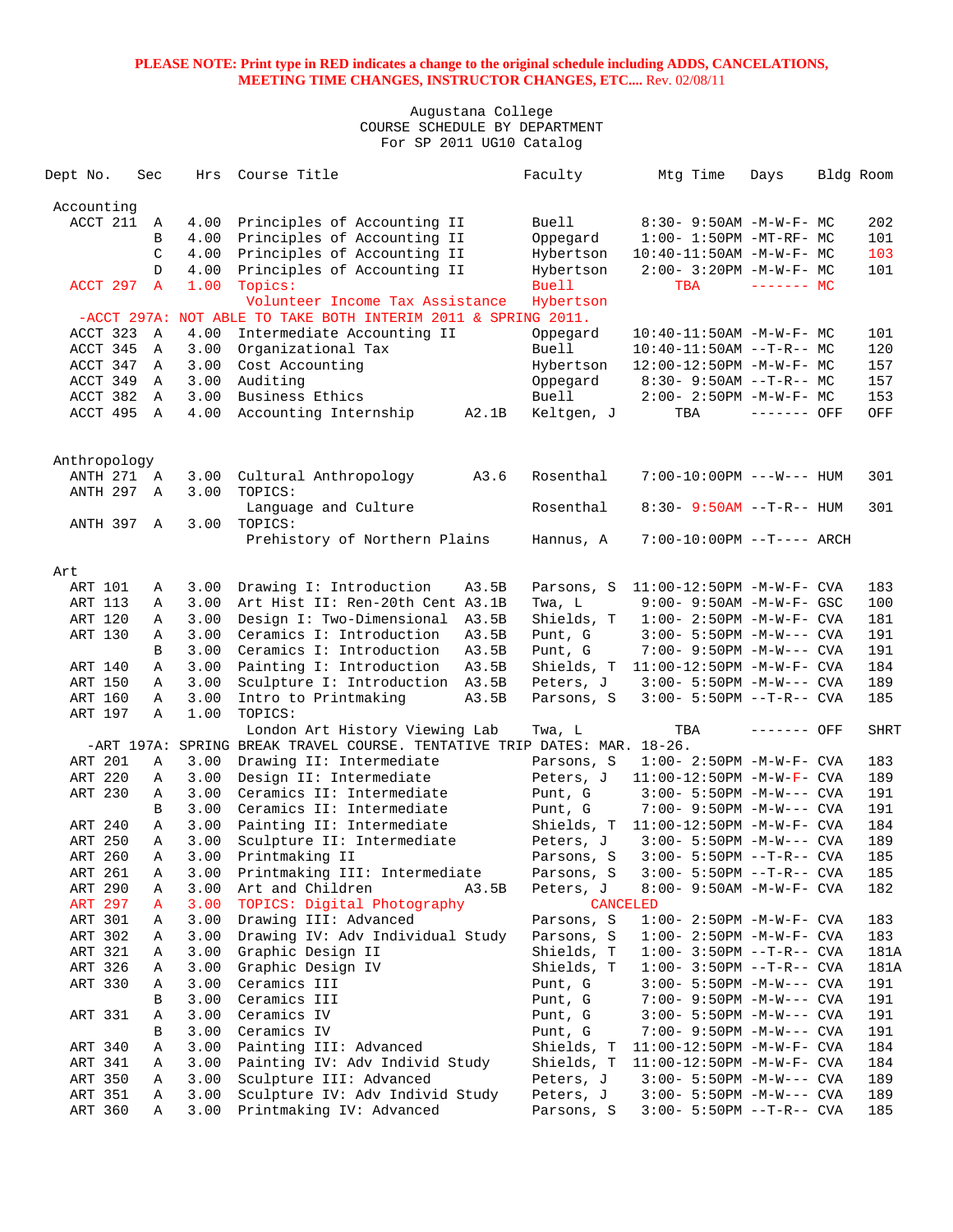| Dept No.           | Sec           | Hrs           | Course Title                                                                             |       | Faculty                | Mtg Time                                                  | Days        |     | Bldg Room  |
|--------------------|---------------|---------------|------------------------------------------------------------------------------------------|-------|------------------------|-----------------------------------------------------------|-------------|-----|------------|
| ART 361<br>ART 397 | Α<br>Α        | 3.00<br>3.00  | Printmaking V: Adv Individ Study<br>TOPICS:                                              |       | Parsons, S             | $3:00 - 5:50PM -T-R--$ CVA                                |             |     | 185        |
|                    |               |               | Arts Leadership & Administration Fuller, I                                               |       |                        | $1:00-2:20PM -T-R--HUM$                                   |             |     | 103        |
|                    | B             |               | 3.00 Power&PoeticsOfSpace:SocHistArch                                                    |       | Twa, L                 | 11:00-12:20PM --T-R-- HUM                                 |             |     | 123        |
| Athletic Training  |               |               |                                                                                          |       |                        |                                                           |             |     |            |
| AT 201             | Α             |               | 2.00 Athletic Training Experience II                                                     |       | Wells, B               | $2:00 - 2:50PM -M-W---$ ELMN                              |             |     | 147        |
| AT 315             | Α             | 2.00          | Administration in Athl Training                                                          |       | Gerry, B               | $11:00-11:50AM$ --T-R-- ELMN                              |             |     | 230        |
| AT 355             | Α             | 2.00          | Cur Trends Athl Training                                                                 | A2.1B | Gerry, B               | $1:00 - 1:50PM -T-R-- ELMN$                               |             |     | 230        |
| AT 371             | Α             |               | 3.00 Rehab Techniques Athletic Trng                                                      |       | Gerry, B               | $1:00-1:50PM -M-W-F-ELMN$                                 |             |     | 230        |
| AT 451             | Α             |               | 2.00 Athletic Training Experience V                                                      |       | Boehnke, A             | $1:00 - 1:50PM -T-R-- ELMN$                               |             |     | 147        |
| AT 495             | Α             | 4.00          | Athletic Training Internship II<br>-AT 495A: MUST HAVE APPROVAL & SIGNATURE OF B. GERRY. |       | Gerry, B               | TBA                                                       | ------- OFF |     | OFF        |
|                    |               |               |                                                                                          |       |                        |                                                           |             |     |            |
| Biology            |               |               |                                                                                          |       |                        |                                                           |             |     |            |
| BIOL 110 A         |               |               | 4.00 Biology & Human Concerns                                                            | A3.2  | Lewis, A               | $9:00 - 9:50AM - M - W - F - GSC$                         |             |     | 101        |
|                    |               |               |                                                                                          |       | Olness, V              |                                                           |             |     |            |
|                    |               | Lecture & Lab |                                                                                          |       | Lewis, A               | $1:00-2:50PM$ --T---- GSC                                 |             |     | 161        |
|                    | B             |               | 4.00 Biology & Human Concerns                                                            | A3.2  | Lewis, A<br>Olness, V  | 9:00- 9:50AM -M-W-F- GSC                                  |             |     | 101        |
|                    |               |               |                                                                                          |       | Olness, V              | $1:00-2:50PM$ ----R-- GSC                                 |             |     | 161        |
| BIOL 121 A         |               |               | 4.00 Biological Principles II                                                            |       | Howard, D<br>Vogelmann | 11:00-11:50AM -M-W-F- GSC                                 |             |     | 100        |
|                    |               |               |                                                                                          |       | Lewis, A               | $9:00-11:50AM$ --T---- GSC                                |             |     | 153        |
|                    |               | Lecture & Lab |                                                                                          |       |                        |                                                           |             |     |            |
|                    | B             |               | 4.00 Biological Principles II                                                            |       | Howard, D<br>Vogelmann | 11:00-11:50AM -M-W-F- GSC                                 |             |     | 100        |
|                    |               |               |                                                                                          |       | Spencer, C             | $2:00-4:50PM -T---GSC$                                    |             |     | 153        |
|                    | $\mathcal{C}$ |               | 4.00 Biological Principles II                                                            |       | Howard, D<br>Vogelmann | $11:00-11:50AM$ -M-W-F- GSC                               |             |     | 100        |
|                    | D             | 4.00          | Biological Principles II                                                                 |       | Vogelmann<br>Howard, D | $7:30-10:20AM$ ----R-- GSC<br>$11:00-11:50AM$ -M-W-F- GSC |             |     | 153<br>100 |
|                    |               |               |                                                                                          |       | Vogelmann<br>Howard, D | $11:00 - 1:50PM$ ----R-- GSC                              |             |     | 153        |
|                    | Е             |               | 4.00 Biological Principles II                                                            |       | Howard, D              | 11:00-11:50AM -M-W-F- GSC                                 |             |     | 100        |
|                    |               |               |                                                                                          |       | Vogelmann              |                                                           |             |     |            |
|                    |               |               |                                                                                          |       | Lewis, A               | $2:30 - 5:20PM$ ----R-- GSC                               |             |     | 153        |
| BIOL 150           | A             | 4.00          | Human Anatomy                                                                            |       | Vogelmann              | 8:00- 8:50AM -M-W-F- GSC                                  |             |     | 100        |
|                    |               |               |                                                                                          |       | Vogelmann              | $8:00 - 9:50AM -T--- GSC$                                 |             |     | 109        |
|                    | В             | 4.00          | Human Anatomy                                                                            |       | Vogelmann              | 8:00- 8:50AM -M-W-F- GSC                                  |             |     | 100        |
|                    | C             | 4.00          | Human Anatomy                                                                            |       | Vogelmann<br>Vogelmann | 11:00-12:50PM --T---- GSC<br>8:00- 8:50AM -M-W-F- GSC     |             |     | 109<br>100 |
|                    |               |               |                                                                                          |       | Vogelmann              | $2:00-3:50PM -T---GSC$                                    |             |     | 109        |
|                    | D             | 4.00          | Human Anatomy                                                                            |       | Vogelmann              | 8:00- 8:50AM -M-W-F- GSC                                  |             |     | 100        |
|                    |               |               |                                                                                          |       | Vogelmann              | $1:00 - 2:50PM$ ---W--- GSC                               |             |     | 109        |
|                    | Е             | 4.00          | Human Anatomy                                                                            |       | Vogelmann              | 8:00- 8:50AM -M-W-F- GSC                                  |             |     | 100        |
|                    |               |               |                                                                                          |       | Vogelmann              | $4:00 - 5:50PM$ ---W--- GSC                               |             |     | 109        |
|                    | F             | 4.00          | Human Anatomy                                                                            |       | Vogelmann              | 8:00- 8:50AM -M-W-F- GSC                                  |             |     | 100        |
|                    |               |               |                                                                                          |       | Vogelmann              | $1:00-2:50PM -M--- GSC$                                   |             |     | 109        |
| BIOL 234 A         |               |               | 4.00 Cell Biology                                                                        |       | Vitiello               | Larson, Mk 12:00-12:50PM -M-W-F- GSC                      |             | 101 |            |
|                    | В             | 4.00          | Cell Biology                                                                             |       | King, L<br>Larson, Mk  | $7:50-10:40AM$ --T---- GSC<br>12:00-12:50PM -M-W-F- GSC   |             |     | 151<br>101 |
|                    |               |               |                                                                                          |       | Vitiello               |                                                           |             |     |            |
|                    |               |               |                                                                                          |       | King, L                | 11:30- 2:30PM --T---- GSC                                 |             |     | 151        |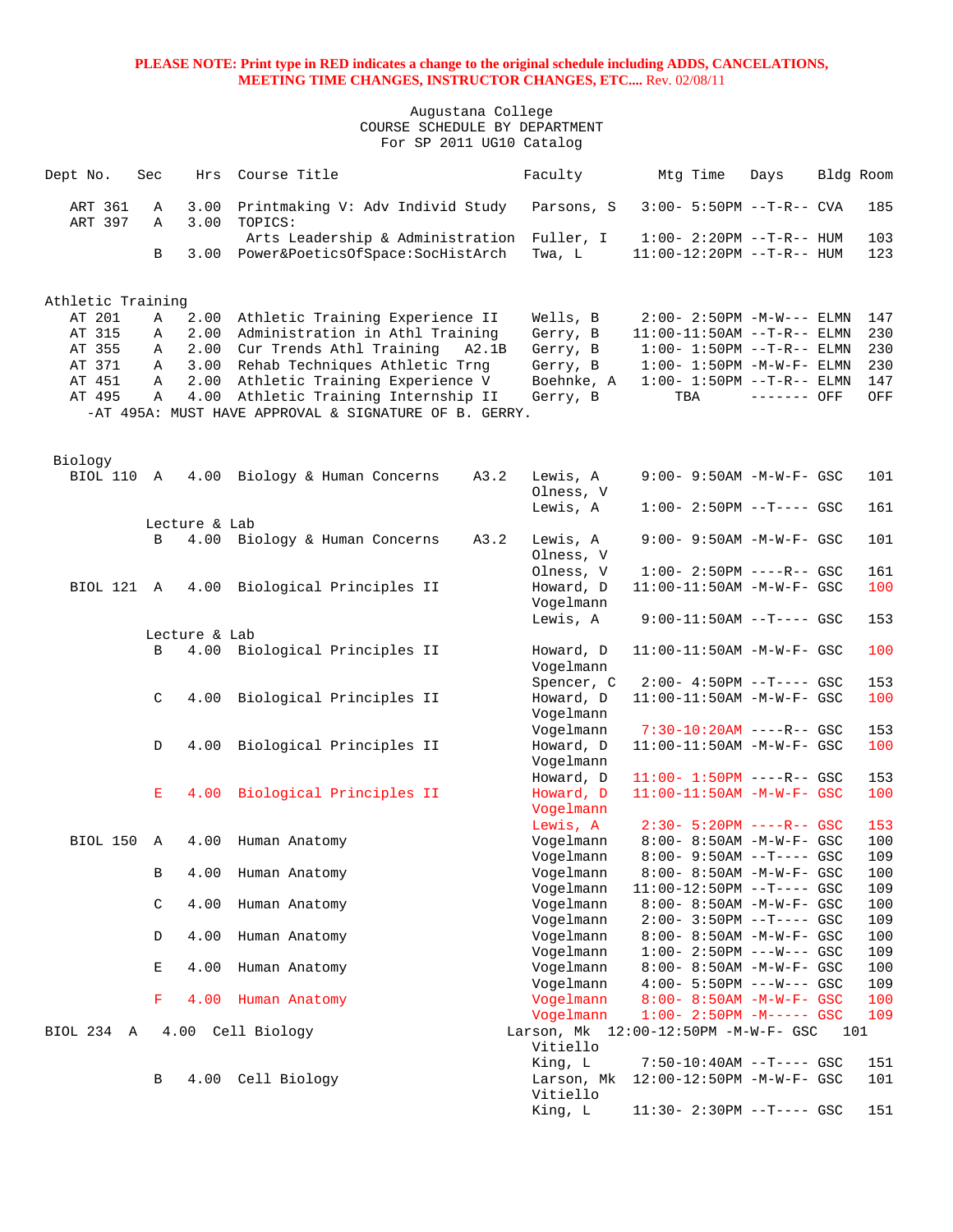| Dept No.                 | Sec          | Hrs           | Course Title                                                  |       | Faculty                | Mtg Time                                                    | Days | Bldg Room |            |
|--------------------------|--------------|---------------|---------------------------------------------------------------|-------|------------------------|-------------------------------------------------------------|------|-----------|------------|
|                          | C            | 4.00          | Cell Biology                                                  |       | Vitiello               | Larson, Mk 12:00-12:50PM -M-W-F- GSC                        |      |           | 101        |
|                          |              |               |                                                               |       | Larson, Mk             | $3:00-6:00PM$ --T---- GSC                                   |      |           | 151        |
|                          | D            |               | 4.00 Cell Biology                                             |       | Vitiello               | Larson, Mk 12:00-12:50PM -M-W-F- GSC                        |      |           | 101        |
|                          |              |               |                                                               |       | Vitiello               | $7:50-10:40AM$ ----R-- GSC                                  |      |           | 151        |
|                          | Е            | 4.00          | Cell Biology                                                  |       | Vitiello               | Larson, Mk 12:00-12:50PM -M-W-F- GSC                        |      |           | 101        |
|                          |              |               |                                                               |       | Vitiello               | 11:30- 2:30PM ----R-- GSC                                   |      |           | 151        |
| BIOL 250 A               |              |               | 4.00 Introductory Microbiology                                |       | Egland<br>King, L      | 2:00- 2:50PM -M-W-F- GSC<br>8:00- 9:50AM ----R-- GSC        |      |           | 101<br>109 |
|                          |              | Lecture & Lab |                                                               |       |                        |                                                             |      |           |            |
|                          | B            | 4.00          | Introductory Microbiology                                     |       | Eqland                 | $2:00 - 2:50PM - M - W - F - GSC$                           |      |           | 101        |
|                          |              |               |                                                               |       | King, L                | $10:40-12:30PM$ ----R-- GSC                                 |      |           | 109        |
|                          | C            | 4.00          | Introductory Microbiology                                     |       | Egland                 | 2:00- 2:50PM -M-W-F- GSC                                    |      |           | 101        |
|                          |              |               |                                                               |       | King, L                | $1:30-3:20PM$ ----R-- GSC                                   |      |           | 109        |
| BIOL 336 A               |              | 4.00          | Ornithology                                                   |       | Lewis, A               | $1:00 - 1:50PM - M - W - F - GSC$                           |      |           | 169        |
|                          |              |               |                                                               |       | Lewis, A               | $8:00-10:50AM$ ----R-- GSC                                  |      |           | 169        |
| BIOL 350 A               |              | 4.00          | Aquatic Ecology                                               |       |                        | Spencer, C 12:00-12:50PM -M-W-F- GSC                        |      |           | 169        |
|                          |              |               |                                                               |       | Spencer, C             | $1:00-4:50PM$ ----R-- GSC                                   |      |           | 169        |
| BIOL 358 A               |              | 4.00          | Molecular Biology                                             |       | Vitiello               | 9:00- 9:50AM -M-W-F- GSC                                    |      |           | 169        |
|                          |              |               |                                                               |       | Vitiello               | $2:00-4:50PM$ -----F- GSC                                   |      |           | 151        |
| BIOL 364 A               |              | 4.00          | Pharmacology                                                  | A2.1B | Larson, Mk             | 11:00-11:50AM -M-W-F- GSC                                   |      |           | 169        |
| BIOL 397 A               |              | 4.00          | TOPICS:                                                       |       | Larson, Mk             | $8:00-10:50AM$ --T---- GSC                                  |      |           | 163        |
|                          |              |               | Advanced Human Physiology                                     |       | Arens Gubb             | $2:00 - 2:50PM - M - W - F - GSC$                           |      |           | 207        |
|                          |              |               |                                                               |       | Arens Gubb             | $1:00-3:50PM --T---GSC$                                     |      |           | 163        |
|                          | B            | 4.00          | Advanced Human Physiology                                     |       | Arens Gubb             | 2:00- 2:50PM -M-W-F- GSC                                    |      |           | 207        |
|                          |              |               |                                                               |       | Arens Gubb             | $1:00-3:50PM$ ----R-- GSC                                   |      |           | 163        |
| BIOL 397A A              |              | 3.00          | TOPICS:                                                       |       |                        |                                                             |      |           |            |
|                          |              |               | Immunology                                                    |       | Arens Gubb             | $10:40-12:00PM$ --T-R-- GSC                                 |      |           | 201        |
| BIOL 397C A              |              | 4.00          | TOPICS:                                                       |       |                        |                                                             |      |           |            |
|                          |              |               | Evolution                                                     |       | Howard, D              | 8:00- 8:50AM -M-W-F- GSC                                    |      |           | 169        |
|                          |              |               |                                                               |       | Howard, D              | $2:00-4:50PM -T---GSC$                                      |      |           | 169        |
| BIOL 490 A               |              |               | 1.00 Biology Seminar                                          |       | Eqland                 | $3:00-3:50PM$ ---W--- GSC                                   |      |           | 101        |
|                          |              |               |                                                               |       |                        |                                                             |      |           |            |
| Business Administration  |              |               |                                                               |       |                        |                                                             |      |           |            |
| BSAD 205 A               |              |               | 3.00 Intro to Management Info Systems                         |       | Entwistle              | $11:00-12:20PM$ --T-R-- MC                                  |      |           | 002        |
|                          | B            |               | 3.00 Intro to Management Info Systems                         |       | Entwistle              | $1:00-2:20PM -T-R--MC$                                      |      |           | 002        |
| BSAD 270                 | $\mathbb{A}$ | 4.00          | Statistics                                                    |       | Sorenson, D            | 8:00- 8:50AM -M-W-F- MC                                     |      |           | 153        |
|                          | B            | 4.00          | Statistics                                                    |       | Sorenson, D            | $9:00 - 9:50AM - M - W - F - MC$                            |      |           | 153        |
|                          |              |               | -BSAD 270A & B: MUST ALSO REGISTER FOR A BSAD 270L LAB CLASS. |       |                        |                                                             |      |           |            |
| BSAD 270L A              |              | 0.00          | BSAD 270: Lab                                                 |       | Sorenson, D            | $7:00 - 7:50PM -M--- - M$                                   |      |           | 001        |
|                          | В            | 0.00          | BSAD 270: Lab                                                 |       | Sorenson, D            | 9:00- 9:50AM --T---- MC                                     |      |           | 001        |
|                          | C            | 0.00          | BSAD 270: Lab                                                 |       | Sorenson, D            | $1:00-1:50PM -T--- MC$                                      |      |           | 001        |
| BSAD 310                 | Α            | 4.00<br>3.00  | Principles of Marketing<br>Principles of Management           |       | Keltgen, J             | 9:00- 9:50AM -MT-RF- MC<br>$1:00 - 1:50PM - M - W - F - MC$ |      |           | 264        |
| BSAD 320 A<br>BSAD 330 A |              | 4.00          | Principles of Finance                                         |       | Gardner, S<br>Bolen, D | $8:30 - 9:50AM - M - W - F - MC$                            |      |           | 202<br>101 |
| BSAD 340 A               |              | 3.00          | Business Law I                                                |       | Harris, J              |                                                             |      |           | 264        |
| BSAD 342 A               |              | 3.00          | Project Management                                            | A2.1B | Sougstad               | $1:00-2:20PM -T-R--MC$<br>$8:00 - 8:50AM - M - W - F - MC$  |      |           | 002        |
| BSAD 375 A               |              | 3.00          | Sports Statistics                                             |       | Sougstad               | $6:00-9:00PM -M--- MC$                                      |      |           | 002        |
| BSAD 380 A               |              | 3.00          | Business Law II                                               |       | Harris, J              | $12:00-12:50PM -M-W-F-MC$                                   |      |           | 102        |
| BSAD 382 A               |              | 3.00          | Business Ethics                                               |       | Buell                  | 2:00- 2:50PM -M-W-F- MC                                     |      |           | 153        |
| BSAD 397 A               |              | 3.00          | TOPICS:                                                       |       |                        |                                                             |      |           |            |
|                          |              |               | Arts Leadership & Administration Fuller, I                    |       |                        | $1:00 - 2:20PM -T-R--HUM$                                   |      |           | 103        |
| BSAD 415 A               |              | 3.00          | Personal Selling and Sales Mgmt                               |       | Keltgen, J             | $6:00-9:00PM --T---MC$                                      |      |           | 201        |
|                          |              |               | -BSAD 415A: ADDITIONAL \$20 FEE APPLIES.                      |       |                        |                                                             |      |           |            |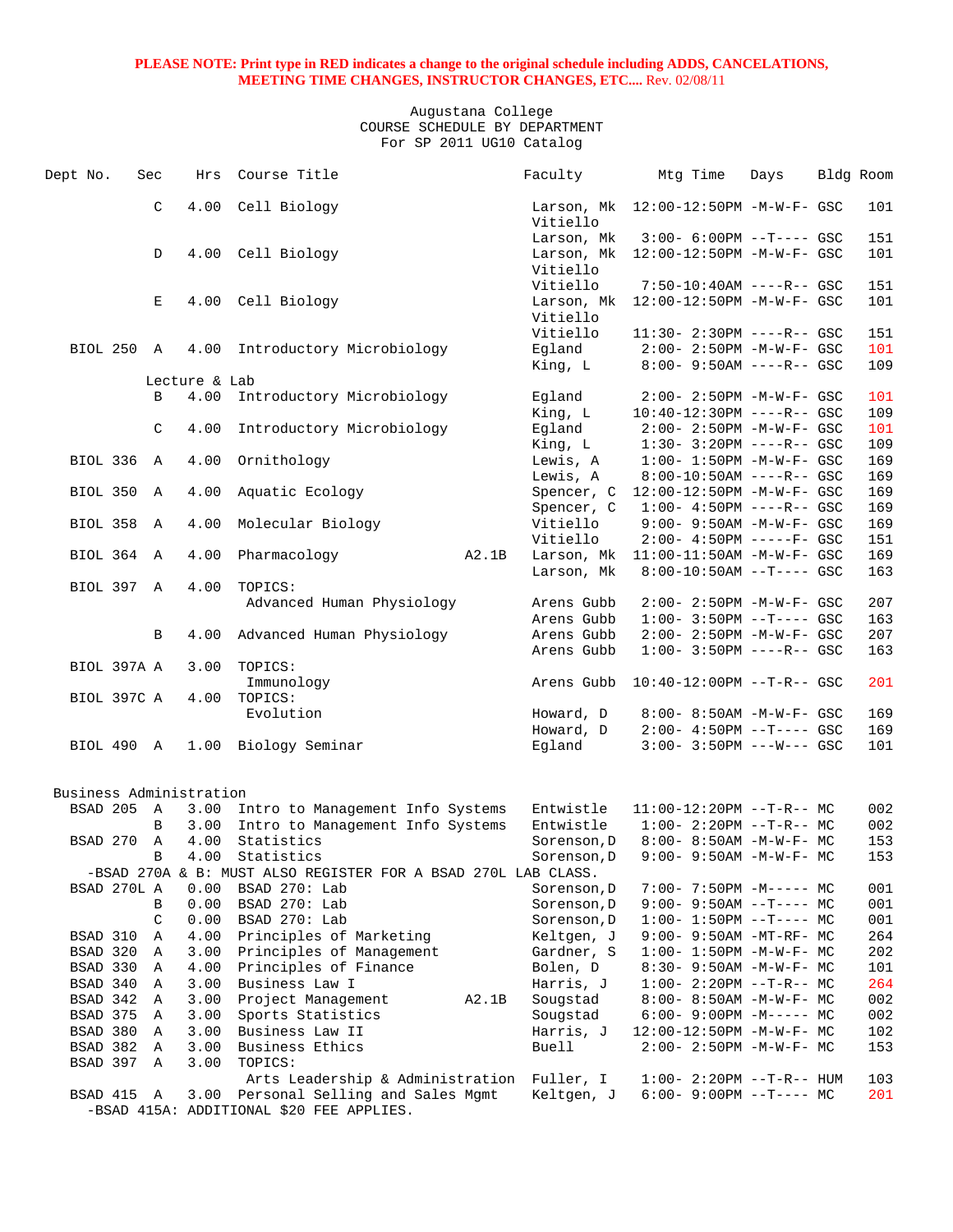| Dept No.  |          |            | Sec            | Hrs           | Course Title                              |       | Faculty    | Mtg Time                          | Days        | Bldg Room |
|-----------|----------|------------|----------------|---------------|-------------------------------------------|-------|------------|-----------------------------------|-------------|-----------|
|           | BSAD 421 |            | A              | 2.00          | Human Resource Management                 |       | Harris, J  | $11:00-11:50AM$ --T-R-- MC        |             | 101       |
|           | BSAD 428 |            | A              | 3.00          | International Strategic Mgmt              |       | Gardner, S | $9:00 - 9:50AM - M - W - F - MC$  |             | 157       |
|           | BSAD 431 |            | A              | 3.00          | Advanced Finance                          |       | Bolen, D   | $2:00 - 2:50PM -M-W-F - MC$       |             | 120       |
|           |          | BSAD 435 A |                | 3.00          | Investment Fundamentals                   |       | Bolen, D   | 11:00-11:50AM -M-W-F- MC          |             | 157       |
|           | BSAD 490 |            | A              | 3.00          | Senior Seminar                            | A2.1B | Sougstad   | $8:00 - 8:50AM -T-R-- MC$         |             | 002       |
|           |          |            |                |               |                                           |       | Sougstad   | TBA                               | $------$ MC | 002       |
|           |          |            |                |               | -BSAD 490A: LAB TIME TBA.                 |       |            |                                   |             |           |
|           |          | BSAD 495 A |                |               | 3.00 Business Internship                  | A2.1B | Keltgen, J | TBA                               | ------- OFF | OFF       |
|           |          |            |                |               |                                           |       |            |                                   |             |           |
| Chemistry |          | CHEM 102 A |                |               | 1.00 Trustee's Fellowshp in Chemistry     |       | Eichler    | $10:00-10:50AM$ --T---- GSC       |             | 241       |
|           |          |            |                |               | -CHEM 102A: BY INVITATION FROM DEPT ONLY. |       |            |                                   |             |           |
|           | CHEM 115 |            | A1             |               | 4.00 Physical Science                     | A3.2  | Dey, B     | 8:00- 8:50AM -M-W-F- GSC          |             | 207       |
|           |          |            |                |               |                                           |       | Pullman, D | $8:00 - 9:50AM -T---$ GSC         |             | 243       |
|           |          |            | A2             | 4.00          | Physical Science                          | A3.2  | Dey, B     | 8:00- 8:50AM -M-W-F- GSC          |             | 207       |
|           |          |            |                |               |                                           |       | Dey, B     |                                   |             |           |
|           |          |            |                |               |                                           |       | Dey, B     | $2:00-3:50PM$ --T---- GSC         |             | 259       |
|           |          |            |                |               |                                           |       | Dey, B     |                                   |             |           |
|           |          | CHEM 120   | A1             | 4.00          | Intro to Chemistry                        | A3.2  | Earl, G    | $1:00 - 1:50PM -M-W-F- GSC$       |             | 241       |
|           |          |            |                |               |                                           |       | Pullman, D | $8:00 - 9:50AM$ ---W--- GSC       |             | 243       |
|           |          |            | A2             | 4.00          | Intro to Chemistry                        | A3.2  | Earl, G    | $1:00 - 1:50PM - M - W - F - GSC$ |             | 241       |
|           |          |            |                |               |                                           |       | Pullman, D | $8:00 - 9:50AM$ ----R-- GSC       |             | 243       |
|           |          |            | CHEM 145 A1    | 4.00          | Survey of Organic & Biochemistry          |       | Earl, G    | 9:00- 9:50AM -M-W-F- GSC          |             | 241       |
|           |          |            |                |               |                                           |       | Pullman, D | $2:00 - 3:50PM -M--- GSC$         |             | 243       |
|           |          |            | A2             | 4.00          | Survey of Organic & Biochemistry          |       | Earl, G    | $9:00 - 9:50AM - M - W - F - GSC$ |             | 241       |
|           |          |            |                |               |                                           |       | Earl, G    | $11:00-12:50PM$ ----R-- GSC       |             | 243       |
|           |          |            | B1             | 4.00          | Survey of Organic & Biochemistry          |       | Eichler    | $2:00 - 2:50PM - M - W - F - GSC$ |             | 241       |
|           |          |            |                |               |                                           |       | Pullman, D | $11:00-12:50PM$ --T---- GSC       |             | 243       |
|           |          |            | B <sub>2</sub> | 4.00          | Survey of Organic & Biochemistry          |       | Eichler    | $2:00 - 2:50PM - M - W - F - GSC$ |             | 241       |
|           |          |            |                |               |                                           |       | Eichler    | $2:00 - 3:50PM$ ----R-- GSC       |             | 243       |
|           |          | CHEM 201   | A1             | 4.00          | Organic Chemistry I                       |       | Mercer, E  | 9:00- 9:50AM -M-W-F- GSC          |             | 201       |
|           |          |            |                |               |                                           |       | Mercer, E  | $8:00-11:50AM$ ----R-- GSC        |             | 255       |
|           |          |            | A2             | 4.00          | Organic Chemistry I                       |       | Mercer, E  | $9:00 - 9:50AM - M - W - F - GSC$ |             | 201       |
|           |          |            |                |               |                                           |       | Mercer, E  | $2:00 - 5:50PM -T--- GSC$         |             | 255       |
|           |          |            | A3             | 4.00          | Organic Chemistry I                       |       | Mercer, E  | $9:00 - 9:50AM - M - W - F - GSC$ |             | 201       |
|           |          |            |                |               |                                           |       | Mercer, E  | $2:00 - 5:50PM -M--- GSC$         |             | 255       |
|           |          |            | CHEM 202 A1    | 4.00          | Organic Chemistry II                      |       | Mays, J    | $11:00-11:50AM$ -M-W-F- GSC       |             | 201       |
|           |          |            |                |               |                                           |       | Gustafson  | $2:00 - 5:50PM$ ----R-- GSC       |             | 255       |
|           |          |            | A2             | 4.00          | Organic Chemistry II                      |       | Mays, J    | $11:00-11:50AM$ -M-W-F- GSC       |             | 201       |
|           |          |            |                |               |                                           |       | Mays, J    | $8:00-11:50AM$ --T---- GSC        |             | 255       |
|           |          | CHEM 242 A |                |               | 4.00 Analysis                             |       | Weisshaar  | 8:00- 8:50AM -M-W-F- GSC          |             | 241       |
|           |          |            |                |               |                                           |       | Weisshaar  | $2:00-5:50PM -T--- GSC$           |             | 243       |
|           |          | CHEM 302 A |                | 4.00          | Physical Chemistry II                     |       | Dey, B     | 12:00-12:50PM -MT-RF- GSC         |             | 241       |
|           |          |            |                |               |                                           |       | Dey, B     | $2:00 - 5:50PM -M--- GSC$         |             | 259       |
|           |          | CHEM 330 A |                | 4.00          | Medicinal Chem & Biochemistry             |       | Mays, J    | $8:00 - 8:50AM - M - W - F - GSC$ |             | 201       |
|           |          |            |                |               |                                           |       | Mays, J    | $2:00 - 5:50PM$ ----R-- GSC       |             | 259       |
|           |          | CHEM 341 A |                | 4.00          | Advanced Inorganic Chemistry              |       | Eichler    | 11:00-11:50AM -M-W-F- GSC         |             | 241       |
|           |          |            |                |               |                                           |       | Eichler    | $8:00-11:50AM$ ----R-- GSC        |             | 259       |
|           |          |            |                | Lecture & Lab |                                           |       |            |                                   |             |           |
|           |          |            |                |               |                                           |       |            |                                   |             |           |
|           |          |            |                |               |                                           |       |            |                                   |             |           |
| CIVITAS   |          |            |                |               |                                           |       |            |                                   |             |           |

|  | CIVT 110 A 3.00 Exploring Christian Faith A4.1 Swanson, R 9:00-9:50AM-M-W-F-HUM 123       |                                       |  |
|--|-------------------------------------------------------------------------------------------|---------------------------------------|--|
|  | CIVT 200 A 3.00 Literary Experience A2.1B & A3.5 Blank-Libr 11:00-11:50AM -M-W-F- HUM 106 |                                       |  |
|  | CIVT 201 A 3.00 Reading Augustana                                                         | Miller, J 8:30-9:50AM --T-R-- CWS 108 |  |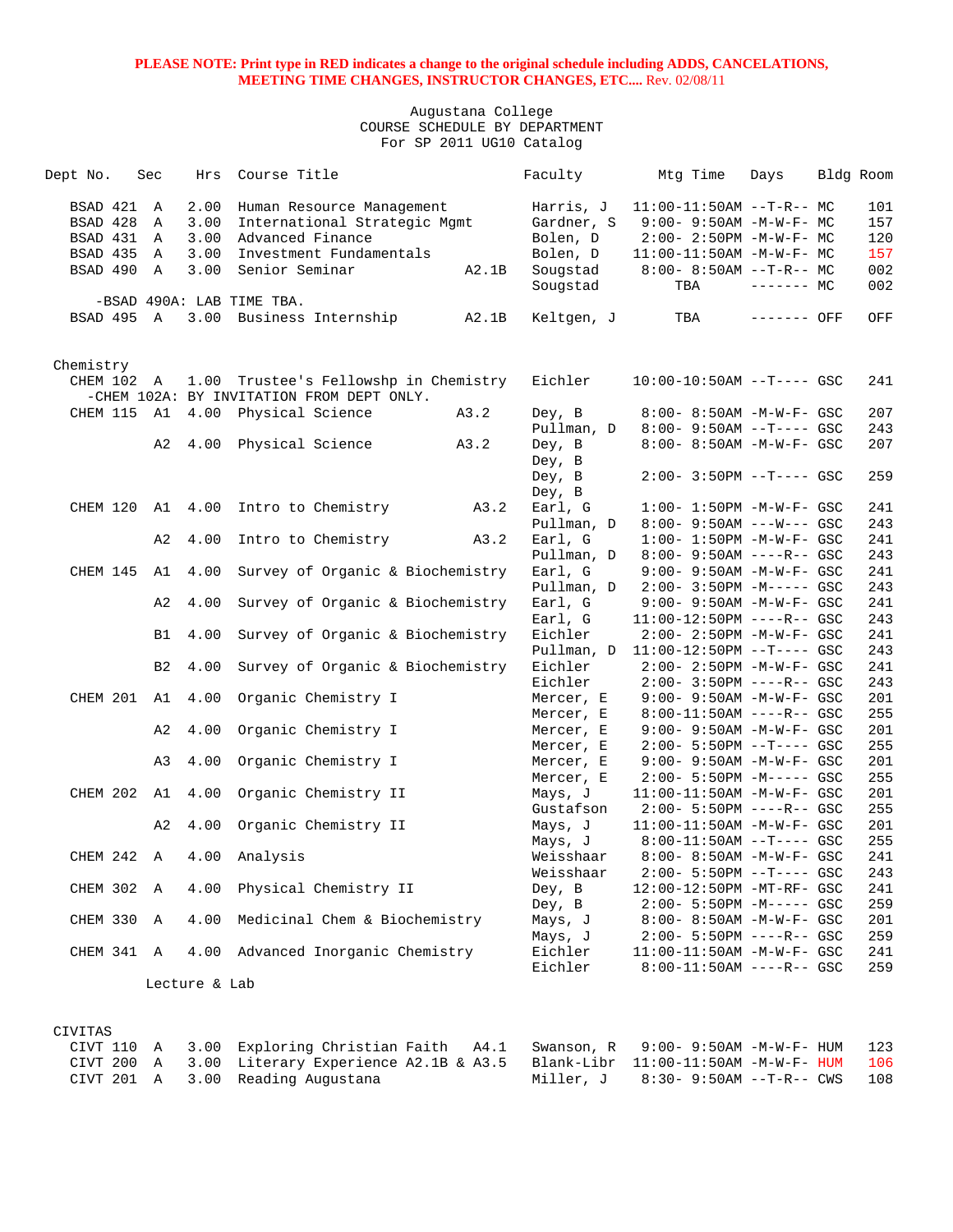| Dept No.                              | Sec               | Hrs          | Course Title                                                               | Faculty                  | Mtg Time                                                       | Days         | Bldg Room |             |
|---------------------------------------|-------------------|--------------|----------------------------------------------------------------------------|--------------------------|----------------------------------------------------------------|--------------|-----------|-------------|
|                                       |                   |              |                                                                            |                          |                                                                |              |           |             |
| CIVT 202 A                            |                   | 4.00         | Pertinence:                                                                |                          |                                                                |              |           |             |
|                                       |                   |              | Immersion Into Autism                                                      | Mahan, K                 | $1:00 - 1:50PM - M - W - F - CWS$                              |              |           | 108         |
|                                       | В                 | 3.00         | Power&PoeticsOfSpace:SocHistArch                                           | Twa, L                   | 11:00-12:20PM --T-R-- HUM                                      |              |           | 123         |
| CIVT 203 A                            |                   | 3.00         | Justice:                                                                   |                          |                                                                |              |           |             |
|                                       |                   |              | Understand/Appreciate Difference                                           | Hanson, D<br>Isaacson, M | $9:00 - 9:50AM - M - W - F - CWS$                              |              |           | 108         |
|                                       | B                 |              | 3.00 Violence and Sacred                                                   | Harris, Mit              | $6:00 - 9:00PM$ ----R-- HUM                                    |              |           | 201         |
|                                       |                   |              |                                                                            |                          |                                                                |              |           |             |
|                                       |                   |              |                                                                            |                          |                                                                |              |           |             |
| Classics                              |                   |              |                                                                            |                          |                                                                |              |           |             |
| CLAS 201                              | A                 | 3.00         | Elementary Greek II<br>A3.4                                                |                          | Wentzel, $R$ 11:00-11:50AM -M-W-F- HUM                         |              |           | 319         |
| CLAS 206                              | A                 | 3.00         | Elementary Latin II<br>A3.4                                                | Wentzel, R               | $9:00 - 9:50AM - M - W - F - HUM$                              |              |           | 319         |
| CLAS 297 A                            |                   | 3.00         | TOPICS:                                                                    |                          |                                                                |              |           |             |
|                                       |                   |              | Roman Literature                                                           | Wentzel, R               | $1:00 - 2:20PM -T-R--HUM$                                      |              |           | 231         |
| CLAS 297A A                           |                   | 1.00         | TOPICS:                                                                    |                          |                                                                |              |           |             |
|                                       |                   |              | Tracing Roots of West Civilizatn O'Hara, D                                 |                          | TBA                                                            | ------- OFF  |           | <b>SHRT</b> |
|                                       |                   |              |                                                                            | Wentzel, R               |                                                                |              |           |             |
|                                       |                   |              | -CLAS 297A/A: SPRING BREAK TRAVEL COURSE. TENTATIVE TRIP DATES: MAR 18-27. |                          |                                                                |              |           |             |
|                                       |                   |              |                                                                            |                          |                                                                |              |           |             |
|                                       |                   |              |                                                                            |                          |                                                                |              |           |             |
| Communication Disorders<br>CMDS 222 A |                   |              | 3.00 Phonetics                                                             | Hanavan, P               | $9:00 - 9:50AM - M-W--- MC$                                    |              |           | 257         |
| CMDS 224 A                            |                   | 3.00         | Intro to Aural Rehabilitation                                              | Hanavan, P               | $8:00 - 8:50AM - M - W - F - MC$                               |              |           | 264         |
|                                       |                   |              |                                                                            | Hanavan, P               | $9:00 - 9:50AM -T--- MC$                                       |              |           | 156         |
|                                       | B                 | 3.00         | Intro to Aural Rehabilitation                                              | Hanavan, P               | $8:00 - 8:50AM - M - W - F - MC$                               |              |           | 264         |
|                                       |                   |              |                                                                            | Hanavan, P               | $10:00-10:50AM$ --T---- MC                                     |              |           | 156         |
|                                       | C                 | 3.00         | Intro to Aural Rehabilitation                                              | Hanavan, P               | $8:00 - 8:50AM - M - W - F - MC$                               |              |           | 264         |
|                                       |                   |              |                                                                            | Hanavan, P               | $11:00-11:50AM$ --T---- MC                                     |              |           | 156         |
| CMDS 272                              | A                 |              | 3.00 Artic & Phonological Process Dis                                      | Mahan, K                 | $11:00-11:50AM$ -M-W-F- MC                                     |              |           | 253         |
| CMDS 288                              | A                 |              | 1.00 Practicum-Communication Disorder                                      | Mahan, K                 | TBA                                                            | ------- OFF  |           | OFF         |
|                                       |                   |              | -CMDS 288A: SIGNATURE OF INSTRUCTOR REQUIRED.                              |                          |                                                                |              |           |             |
| CMDS 488                              | $\overline{A}$    |              | 3.00 Adv Clinical Prct: Comm Disorders                                     | Mahan, K                 | TBA                                                            | $------$ OFF |           | OFF         |
|                                       |                   |              | -CMDS 488A: SIGNATURE OF INSTRUCTOR REQUIRED.                              |                          |                                                                |              |           |             |
|                                       |                   |              |                                                                            |                          |                                                                |              |           |             |
|                                       |                   |              |                                                                            |                          |                                                                |              |           |             |
| Communication Studies                 |                   |              |                                                                            |                          |                                                                |              |           |             |
| COMM 110 A                            |                   | 3.00         | Intro To Communication<br>A2.2                                             | Bart, J                  | $8:00 - 8:50AM - M - W - F - HUM$                              |              |           | 331         |
|                                       | B                 | 3.00         | Intro To Communication<br>A2.2                                             | Nitz, M                  | $9:00 - 9:50AM - M - W - F - HUM$                              |              |           | 331         |
|                                       | C                 | 3.00         | Intro To Communication<br>A2.2                                             | Bart, H                  | 12:00-12:50PM -M-W-F- HUM                                      |              |           | 331         |
| COMM 250                              | D<br>$\mathbb{A}$ | 3.00<br>3.00 | Intro To Communication<br>A2.2                                             | Bart, H                  | $1:00 - 1:50PM - M - W - F - HUM$<br>11:00-11:50AM -M-W-F- HUM |              |           | 331<br>301  |
| COMM 260                              | $\overline{A}$    | 3.00         | Interpersonal Communication A1.2<br>Persuasion                             | Bart, J<br>Bart, J       | $2:00 - 2:50PM - M - W - F - HUM$                              |              |           | 301         |
| COMM 300 A                            |                   | 3.00         | Internt'l/Intercult Communicat                                             | Nitz, M                  | $1:00 - 2:20PM -T-R-- HUM$                                     |              |           | 301         |
| COMM 350 A                            |                   | 3.00         | Organizational Communication                                               | Bart, H                  | $11:00-12:20PM$ --T-R-- HUM                                    |              |           | 301         |
|                                       |                   |              |                                                                            |                          |                                                                |              |           |             |
|                                       |                   |              |                                                                            |                          |                                                                |              |           |             |
| Computer Science                      |                   |              |                                                                            |                          |                                                                |              |           |             |
| COSC 105 A                            |                   |              | 1.00 Advanced Spreadsheet Appl Softwr                                      | Gray, S                  | $2:00-2:50PM -M-W-F-MC$                                        |              |           | 001         |
|                                       |                   |              | -COSC 105A: MEETS FEB 2 THRU MAR 2.                                        |                          |                                                                |              |           |             |
| COSC 106 A                            |                   |              | 1.00 Advanced Database Appl Software                                       | Gray, S                  | $2:00-2:50PM -M-W-F-MC$                                        |              |           | 001         |
|                                       |                   |              | -COSC 106A: MEETS MAR 4 THRU APR 8.                                        |                          |                                                                |              |           |             |
| COSC 107 A                            |                   |              | 1.00 Advanced PowerPoint                                                   | Gray, S                  | $2:00-2:50PM -M-W-F-MC$                                        |              |           | 001         |
|                                       |                   |              | -COSC 107A: MEETS APR 11 THRU MAY 5.                                       |                          |                                                                |              |           |             |
| COSC 205 A                            |                   | 3.00         | Intro to Management Info Systems                                           | Entwistle                | $11:00-12:20PM$ --T-R-- MC                                     |              |           | 002         |
|                                       | B                 | 3.00         | Intro to Management Info Systems                                           | Entwistle                | $1:00-2:20PM -T-R--MC$                                         |              |           | 002         |
| COSC 211                              | A                 | 4.00         | Computer Science II                                                        | Shum, S                  | $10:40 - 11:50AM$ -M-W-F- GSC                                  |              |           | 34          |
| COSC 236 A                            |                   | 3.00         | Comp Architecture & Assem Lang                                             | Swets, D                 | $11:00-12:20PM$ --T-R-- GSC                                    |              |           | 213         |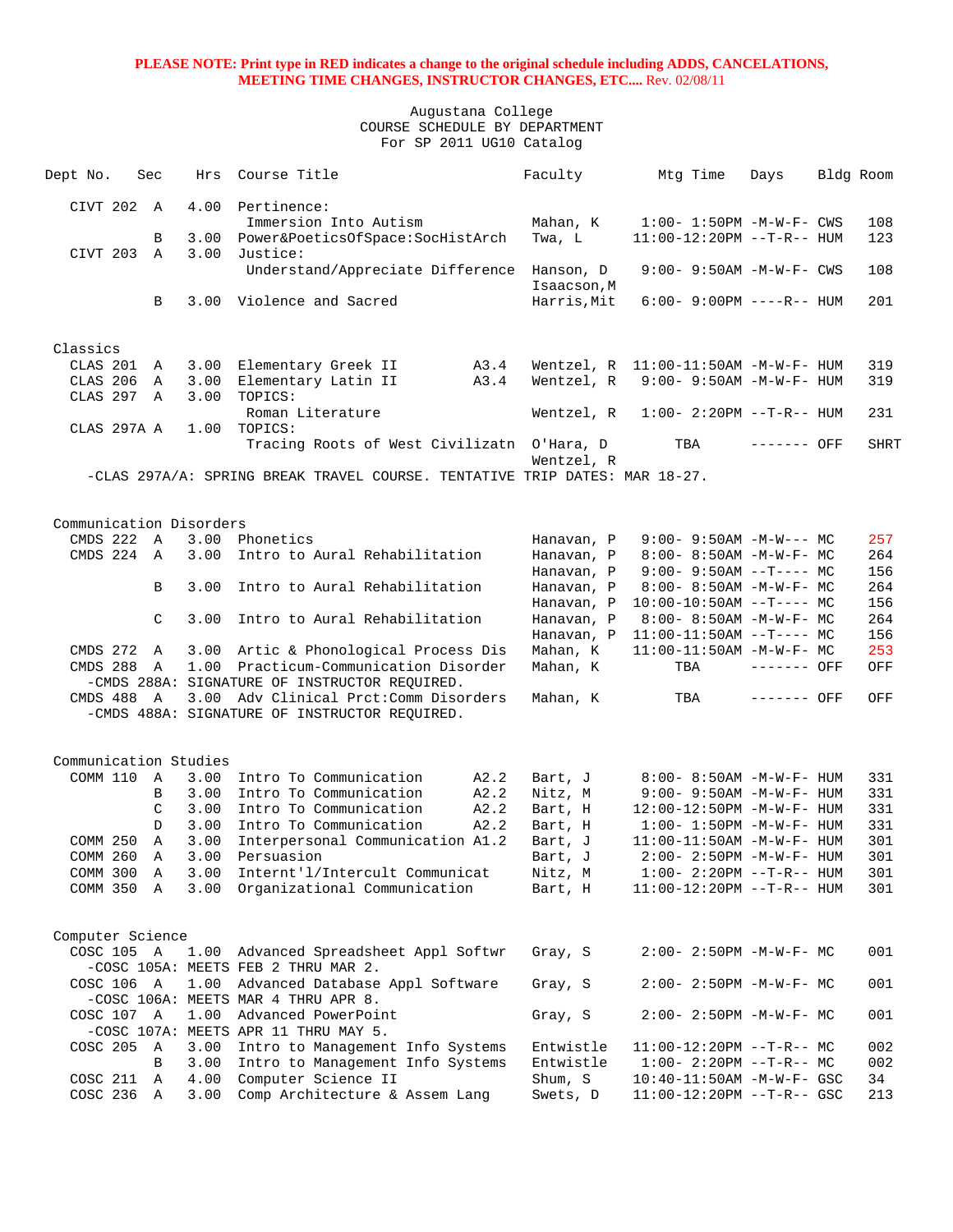| Dept No.                 | Sec |               | Hrs       | Course Title                                                                                                                                                             |       | Faculty                | Mtg Time                                             | Days        | Bldg Room |            |
|--------------------------|-----|---------------|-----------|--------------------------------------------------------------------------------------------------------------------------------------------------------------------------|-------|------------------------|------------------------------------------------------|-------------|-----------|------------|
| COSC 297 A               |     |               | 3.00      | TOPICS:                                                                                                                                                                  |       |                        |                                                      |             |           |            |
|                          |     |               |           | iPhone Programming                                                                                                                                                       |       | Shum, S                | 9:00- 9:50AM -M-W-F- GSC                             |             |           | 34         |
| COSC 327                 |     | Α             | 3.00      | Advanced Data Structures                                                                                                                                                 |       | Shum, S                | 12:00-12:50PM -M-W-F- GSC                            |             |           | 34         |
| COSC 342                 |     | A             | 3.00      | Project Management                                                                                                                                                       | A2.1B | Sougstad               | $8:00 - 8:50AM - M - W - F - MC$                     |             |           | 002        |
| Economics                |     |               |           |                                                                                                                                                                          |       |                        |                                                      |             |           |            |
| ECON 120                 |     | A             | 3.00      | Principles of Economics I                                                                                                                                                | A3.3  | Eggleston              | $11:00-12:20PM$ --T-R-- MC                           |             |           | 153        |
|                          |     | B             | 3.00      | Principles of Economics I                                                                                                                                                | A3.3  | Eqqleston              | $1:00-2:20PM -T-R--MC$                               |             |           | 153        |
| ECON 121                 |     | Α             | 3.00      | Principles of Economics II                                                                                                                                               |       | Nesiba, R              | $11:00-11:50AM -M-W-F-MC$                            |             |           | 264        |
|                          |     | B             | 3.00      | Principles of Economics II                                                                                                                                               |       | Nesiba, R              | 12:00-12:50PM -M-W-F- MC                             |             |           | 264        |
| ECON 270                 |     | Α             | 4.00      | Statistics                                                                                                                                                               |       | Sorenson, D            | $8:00 - 8:50AM - M - W - F - MC$                     |             |           | 153        |
|                          |     | B             | 4.00      | Statistics                                                                                                                                                               |       | Sorenson, D            | 9:00- 9:50AM -M-W-F- MC                              |             |           | 153        |
|                          |     |               |           | -ECON 270A & B: MUST ALSO REGISTER FOR AN ECON 270L LAB CLASS.                                                                                                           |       |                        |                                                      |             |           |            |
| ECON 270L A              |     |               | 0.00      | $ECON$ 270: Lab                                                                                                                                                          |       | Sorenson, D            | $7:00 - 7:50PM -M--- - M$                            |             |           | 001        |
|                          |     | B             | 0.00      | ECON 270: Lab                                                                                                                                                            |       | Sorenson, D            | $9:00 - 9:50AM -T--- MC$                             |             |           | 001        |
|                          |     | $\mathcal{C}$ | 0.00      | ECON 270: Lab                                                                                                                                                            |       | Sorenson, D            | $1:00-1:50PM --T--- MC$                              |             |           | 001        |
| ECON 321                 |     | A             | 3.00      | Intermediate Macroeconomics                                                                                                                                              |       | Eqqleston              | 12:00-12:50PM -M-W-F- MC                             |             |           | 103        |
| ECON 350                 |     | Α             | 4.00      | Soc Science Research Meth A2.1B                                                                                                                                          |       | Schrader, S            | $8:00 - 9:50AM -T-R-- MC$                            |             |           | 153        |
| ECON 397 A               |     |               | 3.00      | TOPICS:<br>Econometrics                                                                                                                                                  |       | Sorenson, D            | $2:00 - 2:50PM -M-W-F - MC$                          |             |           | 157        |
|                          |     |               |           |                                                                                                                                                                          |       |                        |                                                      |             |           |            |
| Ed of Deaf/Hard Hearing  |     |               |           |                                                                                                                                                                          |       |                        |                                                      |             |           |            |
| EDHH 224 A               |     |               | 3.00      | Intro to Aural Rehabilitation                                                                                                                                            |       | Hanavan, P             | $8:00 - 8:50AM - M - W - F - MC$                     |             |           | 264        |
|                          |     |               |           |                                                                                                                                                                          |       | Hanavan, P             | $9:00 - 9:50AM -T--- MC$                             |             |           | 156        |
|                          |     | B             | 3.00      | Intro to Aural Rehabilitation                                                                                                                                            |       | Hanavan, P             | $8:00 - 8:50AM - M - W - F - MC$                     |             |           | 264        |
|                          |     |               |           |                                                                                                                                                                          |       | Hanavan, P             | $10:00-10:50AM$ --T---- MC                           |             |           | 156        |
|                          |     | C             | 3.00      | Intro to Aural Rehabilitation                                                                                                                                            |       | Hanavan, P             | $8:00 - 8:50AM - M - W - F - MC$                     |             |           | 264        |
|                          |     |               |           |                                                                                                                                                                          |       | Hanavan, P             | $11:00-11:50AM$ --T---- MC                           |             |           | 156        |
| EDHH 227 A<br>EDHH 323 A |     |               | 3.00      | American Sign Language II<br>3.00 Curriculum & Instruction                                                                                                               |       | Soukup, M<br>Soukup, M | $11:00-12:20PM$ --T-R-- MC<br>$1:00-2:20PM -T-R--MC$ |             |           | 253<br>253 |
|                          |     |               |           | Deaf and Hard of Hearing                                                                                                                                                 |       |                        |                                                      |             |           |            |
| EDHH 329                 |     | A             |           | 3.00 Work w/Fam, Prof & DeafPlusStudnt                                                                                                                                   |       | Soukup, M              | $8:30 - 9:50AM -T-R--MC$                             |             |           | 253        |
| EDHH 332                 |     | $\mathbb A$   | 3.00      | American Sign Language IV                                                                                                                                                |       | Steen, C               | $9:00 - 9:50AM - M - W - F - MC$                     |             |           | 102        |
| EDHH 487 A               |     |               | 12.00     | Student Teach: Deaf Education                                                                                                                                            |       | Fiala, R               | TBA                                                  | ------- OFF |           | OFF        |
|                          |     |               |           | -EDHH 487A: SIGNATURE OF FIELD EXPERIENCE COORDINATOR REQUIRED.                                                                                                          |       |                        |                                                      |             |           |            |
| Education                |     |               |           |                                                                                                                                                                          |       |                        |                                                      |             |           |            |
| EDUC 110                 |     | Α             |           | 3.00 Foundations of Amer Educ                                                                                                                                            | A3.3  | Durr, A                | $1:00-2:20PM -T-R--MC$                               |             |           | 257        |
|                          |     | B             | 3.00      | Foundations of Amer Educ                                                                                                                                                 | A3.3  | Hallenbeck             | 12:00-12:50PM -M-W-F- MC                             |             |           | 164        |
|                          |     |               |           | -EDUC 110A & B: INTENDED FOR STUDENTS PURSUING ENTRANCE TO TEACHER EDUC PROGRAM. REQUIRES<br>1-2 HRS PER WEEK IN AREA SCHOOL.                                            |       |                        |                                                      |             |           |            |
| EDUC 210 A               |     |               |           | 2.00 Working With Families                                                                                                                                               |       | Johnson, M             | $9:00 - 9:50AM -T-R-- MC$                            |             |           | 257        |
| EDUC 245 A               |     |               | 3.00      | Educ Psychology & Measurement                                                                                                                                            |       | Feinstein              | $9:00 - 9:50AM - M - W - F - MC$                     |             |           | 220        |
|                          |     | B             | 3.00      | Educ Psychology & Measurement                                                                                                                                            |       | Feinstein              | $11:00-11:50AM$ -M-W-F- MC                           |             |           | 102        |
|                          |     |               |           | -EDUC 245A & B: NOT OPEN TO FRESHMEN.                                                                                                                                    |       |                        |                                                      |             |           |            |
| EDUC 275 A               |     |               | 3.00      | Tch, Lrn, & Connect Classrm A2.1B                                                                                                                                        |       | Ashworth<br>Durr, A    | $9:00 - 9:50AM -T-R-- MC$                            |             |           | 164        |
|                          |     | В             | 3.00      | Tch, Lrn, & Connect Classrm A2.1B                                                                                                                                        |       | Durr, A<br>Ashworth    | $11:00-11:50AM$ --T-R-- MC                           |             |           | 164        |
|                          |     |               |           | -EDUC 275A & B: NOT OPEN TO FRESHMEN. REQUIRES 4 HRS OF PRACTICUM PER WK SCHEDULED BETWEEN<br>8AM-3:30PM. MUST ALSO REGISTER FOR ONE E-PORTFOLIO LAB WHICH MEETS APPROX. |       |                        |                                                      |             |           |            |
|                          |     |               |           | 4 TIMES DURING SEMESTER.<br>0.00 Program Admission ePortfolio Lab                                                                                                        |       | Andrews, SE            | $10:00-10:50AM$ --T---- MC                           |             |           | 001        |
| EDUC 275L A              |     | В             |           | 0.00 Program Admission ePortfolio Lab                                                                                                                                    |       | Andrews, SE            | $12:00-12:50PM$ --T---- MC                           |             |           | 001        |
|                          |     | $\mathsf{C}$  | CANCELLED |                                                                                                                                                                          |       |                        |                                                      |             |           |            |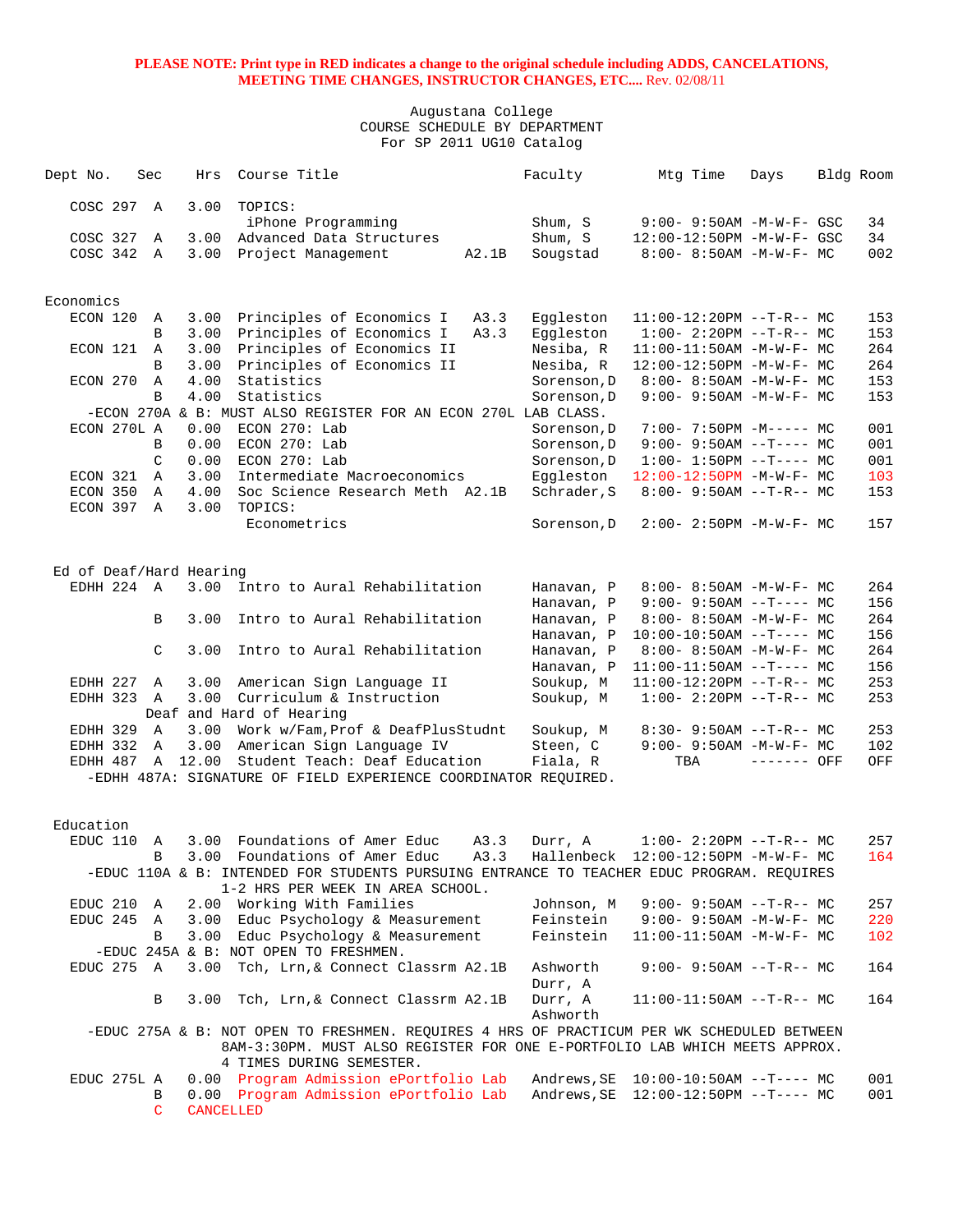| Dept No.                 | Sec                |                                      | Hrs Course Title                                                                                                                          |                | Faculty                 | Mtg Time                                                       | Days         | Bldg Room |            |
|--------------------------|--------------------|--------------------------------------|-------------------------------------------------------------------------------------------------------------------------------------------|----------------|-------------------------|----------------------------------------------------------------|--------------|-----------|------------|
| EDUC 290 A               |                    |                                      | 2.00 Theory of Reading in Elem School                                                                                                     |                | Wenger, L               | $8:00-9:50AM -M---MC$                                          |              |           | 164        |
|                          |                    |                                      | -EDUC 290A: ADMITTED TEACHER EDUC STUDENTS ONLY. SHOULD ALSO REGISTER FOR EDUC 320 & 325.                                                 |                |                         |                                                                |              |           |            |
| EDUC 300L A              |                    |                                      | 0.00 Pre Studnt Teach E-Portfolio Lab                                                                                                     |                |                         | Andrews, SE   10:00-10:50AM --T---- MC                         |              |           | 001        |
|                          | B<br>$\mathcal{C}$ | <b>CANCELLED</b><br><b>CANCELLED</b> |                                                                                                                                           |                |                         |                                                                |              |           |            |
|                          |                    |                                      | -EDUC 300L A, B & C: MUST BE TAKEN THE SEMESTER PRIOR TO STUDENT TEACHING. MEETS APPROX.                                                  |                |                         |                                                                |              |           |            |
|                          |                    |                                      | 4 TIMES DURING SEMESTER.                                                                                                                  |                |                         |                                                                |              |           |            |
| EDUC 301 A               |                    |                                      | 2.00 Methods of Teach Elem&MS Science                                                                                                     |                | Olness, V               | $2:00 - 3:30PM -M-W--- GSC$                                    |              |           | 163        |
| EDUC 310 D               |                    |                                      | -EDUC 301A: REOUIRES OBSERVATION & TEACHING IN ELEM SCHOOLS.<br>3.00 Sec School Methods - ENGLISH                                         |                | Gohl, J                 |                                                                |              |           | 106        |
|                          | Н                  |                                      | 3.00 Sec School Methods - SCIENCE                                                                                                         |                | Olness, V               | $6:00 - 9:00PM -M-----$ HUM<br>$2:00 - 3:30PM$ -----F- GSC     |              |           | 163        |
|                          |                    |                                      | -EDUC 310D & H: ADMITTED TEACHER EDUC STUDENTS ONLY.                                                                                      |                |                         |                                                                |              |           |            |
| EDUC 320 A               |                    |                                      | 2.00 Children's Lit & Language Arts                                                                                                       |                | Wenger, L               | $8:00 - 9:50AM$ ---W--- MC                                     |              |           | 164        |
|                          |                    |                                      | -EDUC 320A: AMDITTED TEACHER EDUC STUDENTS ONLY. MUST ALSO REGISTER FOR EDUC 325 & 290. PLAN                                              |                |                         |                                                                |              |           |            |
|                          |                    |                                      | TO SPEND 2 HRS IN FIELD 1 MORNING PER WK.                                                                                                 |                |                         |                                                                |              |           |            |
| EDUC 325 A               |                    | 2.00                                 | Teach of Read in Elem & Mid Sch                                                                                                           |                | Wenger, L               | $8:00-9:50AM$ -----F- MC                                       |              |           | 164        |
|                          |                    |                                      | -EDUC 325A: ADMITTED TEACHER EDUC STUDENTS ONLY. MUST ALSO REGISTER FOR EDUC 320 & 290. PLAN<br>TO SPEND 2 HRS IN FIELD 1 MORNING PER WK. |                |                         |                                                                |              |           |            |
| EDUC 335 A               |                    |                                      | 3.00 Literacy in the Content Area                                                                                                         |                |                         |                                                                |              |           | 220        |
|                          |                    |                                      | -EDUC 335A: ADMITTED TEACHER EDUC STUDENTS ONLY.                                                                                          |                |                         |                                                                |              |           |            |
| EDUC 345 A               |                    |                                      | 3.00 Adolescent Development                                                                                                               | A1.2           | Feinstein               | $1:00 - 1:50PM - M - W - F - MC$                               |              |           | 153        |
|                          |                    |                                      | -EDUC 345A: ADMITTED TEACHER EDUC STUDENTS ONLY.                                                                                          |                |                         |                                                                |              |           |            |
| EDUC 350 A               |                    | 2.00                                 | Teach Soc StElem&Mid Sch                                                                                                                  |                | Ashworth                | $1:00 - 1:50PM -M-W--- MC$                                     |              |           | 164        |
|                          |                    |                                      | -EDUC 350A: ADMITTED TEACHER EDUC STUDENTS ONLY.                                                                                          |                |                         |                                                                |              |           |            |
| EDUC 355 A<br>EDUC 397 A |                    | 3.00<br>3.00                         | Human Relations in Education<br>TOPICS:                                                                                                   |                | Ashworth                | $1:00-2:20PM -T-R--MC$                                         |              |           | 164        |
|                          |                    |                                      | ENL Methods                                                                                                                               |                | Gaudet, M               | $6:00 - 9:00PM$ ----R-- MC                                     |              |           | 164        |
| EDUC 470                 |                    |                                      | A 12.00 Student Teach: All Grades                                                                                                         |                | Fiala, R                | TBA                                                            | $------$ OFF |           | OFF        |
| EDUC 471 A               |                    | 12.00                                | Student Teach: Middle School                                                                                                              |                | Fiala, R                | TBA                                                            | ------- OFF  |           | OFF        |
| EDUC 472 A 12.00         |                    |                                      | Student Teach: Elementary                                                                                                                 |                | Fiala, R                | TBA                                                            | $------$ OFF |           | OFF        |
| EDUC 473                 | $\mathbf{A}$       | 12.00                                | Student Teach: Kindergarten                                                                                                               |                | Fiala, R                | TBA                                                            | $------$ OFF |           | OFF        |
| EDUC 474 A 12.00         |                    |                                      | Student Teach: Secondary                                                                                                                  |                | Fiala, R                | TBA                                                            | ------- OFF  |           | OFF        |
|                          |                    |                                      | -EDUC 470, 471, 472, 473 & 474A: SIGNATURE OF FIELD EXPERIENCE COORDINATOR REQUIRED.                                                      |                |                         |                                                                |              |           |            |
|                          |                    |                                      |                                                                                                                                           |                |                         |                                                                |              |           |            |
| English                  |                    |                                      |                                                                                                                                           |                |                         |                                                                |              |           |            |
| ENGL 110                 | A                  |                                      | 4.00 First-Year Composition                                                                                                               | A2.1A          | Looney, S               | 8:00- 8:50AM -MT-RF- HUM                                       |              |           | 103        |
|                          | B<br>C             |                                      | 4.00 First-Year Composition<br>4.00 First-Year Composition                                                                                | A2.1A<br>A2.1A | Hicks, P<br>Dickinson   | $10:40 - 11:50AM$ -M-W-F- HUM<br>12:00-12:50PM -MT-RF- HUM     |              |           | 102<br>103 |
|                          | D                  |                                      | 4.00 First-Year Composition                                                                                                               | A2.1A          | Nelson, C               | $1:00-1:50PM -MT-RF-HUM$                                       |              |           | 102        |
|                          | $\mathbf{E}$       |                                      | 4.00 First-Year Composition                                                                                                               | A2.1A          | Ferrell                 | $11:00-11:50AM$ -MT-RF- HUM                                    |              |           | 103        |
| ENGL 115 A               |                    |                                      | 3.00 News Reporting & Writing                                                                                                             | A2.1B          | Staff                   | 12:00-12:50PM -M-W-F- HUM                                      |              |           | 201        |
| ENGL 200                 | A                  |                                      | 3.00 Literary Experience A2.1B & A3.5                                                                                                     |                | Rives, D                | $8:30 - 9:50AM -T-R-- HUM$                                     |              |           | 102        |
|                          | В                  |                                      | 3.00 Literary Experience A2.1B & A3.5                                                                                                     |                | Nelson, C               | 9:00- 9:50AM -M-W-F- HUM                                       |              |           | 231        |
|                          | C                  | 3.00                                 | Literary Experience A2.1B & A3.5                                                                                                          |                | Hanson, D               | 11:00-11:50AM -M-W-F- HUM                                      |              |           | 201        |
|                          | D<br>Ε             | 3.00<br>3.00                         | Literary Experience A2.1B & A3.5<br>Literary Experience A2.1B & A3.5                                                                      |                | Nelson, C<br>Rives, D   | 12:00-12:50PM -M-W-F- HUM<br>$1:00 - 1:50PM - M - W - F - HUM$ |              |           | 102<br>103 |
|                          | $\mathbf F$        | 3.00                                 | Literary Experience A2.1B & A3.5                                                                                                          |                | Harris, Mit             | 2:00- 2:50PM -M-W-F- HUM                                       |              |           | 102        |
| ENGL 215                 | Α                  | 3.00                                 | Newspaper Writing: Sports A2.1B                                                                                                           |                | Miller, J               | 2:00- 2:50PM -M-W-F- HUM                                       |              |           | 123        |
| ENGL 225                 | Α                  | 3.00                                 | World Literature I                                                                                                                        | A3.1A          | Looney, S               | $11:00-12:20PM --T-R--HUM$                                     |              |           | 226        |
| ENGL 240                 | Α                  | 3.00                                 | Intro to American Literary Hist                                                                                                           |                | Hanson, D               | 12:00-12:50PM -M-W-F- HUM                                      |              |           | 123        |
| ENGL 305                 | Α                  | 3.00                                 | Creative Writing: Poetry A2.1B                                                                                                            |                | Hicks, P                | $6:00 - 9:00PM$ ---W--- HUM                                    |              |           | 106        |
| ENGL 310                 | Α                  | 3.00                                 | Seminar in Later British Literat                                                                                                          |                | Hicks, P                | $11:00-12:20PM -T-R- MC$                                       |              |           | 201        |
| ENGL 311                 | Α                  | 3.00                                 | Advanced Composition                                                                                                                      | A2.1B          | Preston, M<br>Looney, S | $9:00 - 9:50$ AM $-M-W-F-$ HUM                                 |              |           | 227        |
| ENGL 312                 | Α                  | 3.00                                 | Writing for Magazines                                                                                                                     | A2.1B          | Holm, A                 | 11:00-11:50AM -M-W-F- HUM                                      |              |           | 331        |
| ENGL 330                 | A                  | 3.00                                 | Seminar in Later American Lit                                                                                                             |                | Rives, D                | 2:00- 2:50PM -M-W-F- HUM                                       |              |           | 106        |
| ENGL 361                 | Α                  | 3.00                                 | Shakespeare                                                                                                                               | A2.1B          | Harris, Mit             | 12:00-12:50PM -M-W-F- HUM                                      |              |           | 226        |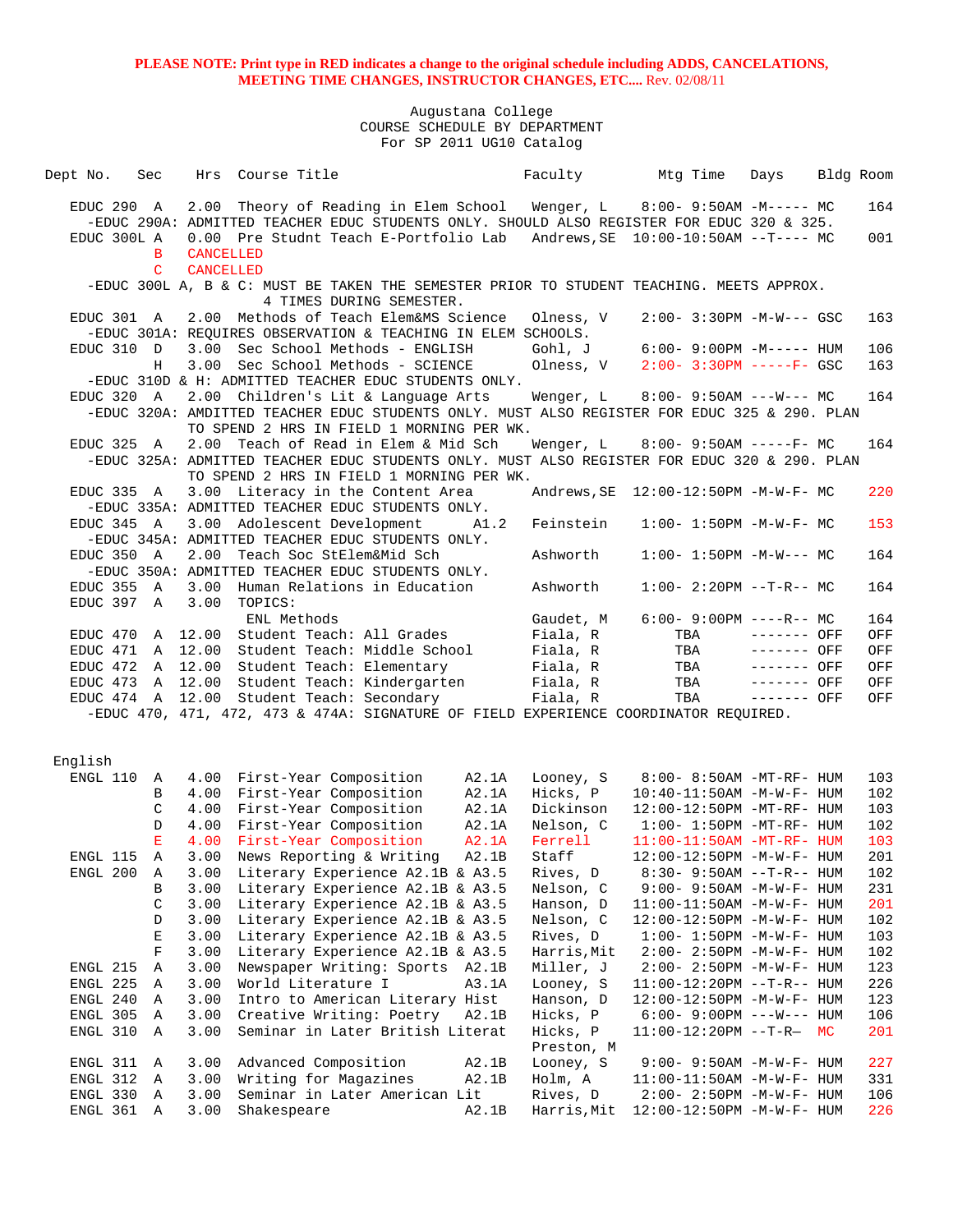Augustana College COURSE SCHEDULE BY DEPARTMENT For SP 2011 UG10 Catalog

| Dept No.                              | Sec |               | Hrs Course Title                                                                                               | Faculty                  | Mtg Time                           | Days         | Bldg Room |             |
|---------------------------------------|-----|---------------|----------------------------------------------------------------------------------------------------------------|--------------------------|------------------------------------|--------------|-----------|-------------|
| Exercise Science                      |     |               |                                                                                                                |                          |                                    |              |           |             |
| EXSC 320 A                            |     |               | 3.00 Physiology of Exercise                                                                                    | Barkley, S               | $9:00 - 9:50AM - M - W - F - ELMN$ |              |           | 241         |
|                                       |     | Lecture & Lab |                                                                                                                |                          | $9:00 - 9:50AM$ ----R- ELMN        |              |           | 232         |
| EXSC 361 A<br>EXSC 397 A              |     |               | 2.00 Fitness Prescrip & Progm Admin<br>3.00 TOPICS:                                                            | Barkley, S               | $1:00 - 1:50PM -T-R-- ELMN$        |              |           | 241         |
|                                       |     |               | Adv Topics in Perform Enhancemnt Chambers                                                                      |                          | $11:00-11:50$ AM $-M-W-F-$ ELMN    |              |           | 180         |
|                                       |     |               |                                                                                                                |                          |                                    |              |           |             |
| FRENCH COURSES: SEE MDFL              |     |               |                                                                                                                |                          |                                    |              |           |             |
|                                       |     |               |                                                                                                                |                          |                                    |              |           |             |
| General Studies                       |     |               |                                                                                                                |                          |                                    |              |           |             |
| GENL 116 A                            |     |               | GENL 107 A 16.00 The Washington Semester<br>1.00 Becoming a Master Student                                     | Lerseth<br>Dickinson     | TBA<br>5:30- 6:30PM -M--R-- HUM    | ------- OFF  |           | INTR<br>102 |
|                                       |     |               | -GENL 116A: MEETS FEB 3 THRU MAR 17.                                                                           |                          |                                    |              |           |             |
| GENL 125 A                            |     |               | 1.00 Distinguished Scholars                                                                                    |                          |                                    |              |           |             |
|                                       |     |               | Ireland: Act of Union-Europ Union Swart, W                                                                     | Hicks, P                 | TBA                                | ------- OFF  |           | <b>SHRT</b> |
|                                       |     |               | International Travel Experience                                                                                |                          | $10:00-10:50AM$ ----R-- MC         |              |           | 102         |
|                                       |     |               | -GENL 125A: TENTATIVE TRIP DATES: MAR 19-29.                                                                   |                          |                                    |              |           |             |
| GENL 297 A                            |     |               | $1.00$ TOPICS:<br>Stratfrd, Oxfrd, Lond-LitLandscape Looney, S                                                 |                          | TBA                                | $------$ OFF |           | SHRT        |
|                                       |     |               |                                                                                                                | Ferrell, S               |                                    |              |           |             |
|                                       |     |               | -GENL 297A: SPRING BREAK TRAVEL COURSE. TENTATIVE TRIP DATES: MAR 17-28.                                       |                          |                                    |              |           |             |
|                                       | B   |               | 1.00 Shakespeare Discovers Bermuda<br>-GENL 297B: SPRING BREAK TRAVEL COURSE. TENTATIVE TRIP DATES: MAR 19-27. | Harris, Mit              | TBA                                | ------- OFF  |           | <b>SHRT</b> |
|                                       | C   |               | 1.00 Guyana: Poverty, Develop, Hope                                                                            | Minister                 | TBA                                | $------$ OFF |           | <b>SHRT</b> |
|                                       |     |               | -GENL 297C: SPRING BREAK TRAVEL COURSE. TENTATIVE TRIP DATES: MAR 19-27.                                       | Conover                  |                                    |              |           |             |
| GENL 492 H                            |     |               | 3.00 Senior Capstone:<br>A4.3                                                                                  |                          |                                    |              |           |             |
|                                       |     |               | MusicMatters: ExploreAmerMus&Cult                                                                              | Johnson, S               | $3:00-6:00PM -M-----$ HUM          |              |           | 123         |
|                                       |     |               |                                                                                                                | Joyce, R<br>Sehested     |                                    |              |           |             |
|                                       | I.  |               | 3.00 Science Communication                                                                                     | Nitz, M                  | $6:00-9:00PM -T--- HUM$            |              |           | 301         |
|                                       |     |               |                                                                                                                | Swets, D                 |                                    |              |           |             |
|                                       | J   |               | 3.00 Uncovering the Leader in You                                                                              | Gardner, S<br>Gillham, A | $12:00-12:50PM -M-W-F-MC$          |              |           | 202         |
|                                       | K   |               | 3.00 Ragged Edge of Life: Rel/Med Meet                                                                         | Harris, MH               | 5:30- 8:30PM -M----- HUM           |              |           | 201         |
|                                       |     |               |                                                                                                                | Schellingr               |                                    |              |           |             |
|                                       |     |               |                                                                                                                |                          |                                    |              |           |             |
| Gender Studies<br>GENS 260 A          |     |               | 3.00 Sociology of Gender                                                                                       | Sehested                 | $1:00 - 1:50PM - M - W - F - MC$   |              |           | 120         |
|                                       |     |               |                                                                                                                |                          |                                    |              |           |             |
|                                       |     |               |                                                                                                                |                          |                                    |              |           |             |
| Geography/Earth Science<br>GEOG 220 A |     |               | 3.00 Phys Geog & Earth/Space Science                                                                           | Olness, V                | $8:00 - 9:50AM -T---$ GSC          |              |           | 169         |
|                                       |     |               |                                                                                                                | Swets, D                 |                                    |              |           |             |
|                                       |     |               |                                                                                                                | Olness, V                | $8:00 - 9:50AM$ ----R-- GSC        |              |           | 163         |
|                                       |     |               |                                                                                                                | Swets, D                 |                                    |              |           |             |
| GERMAN COURSES: SEE MDFL              |     |               |                                                                                                                |                          |                                    |              |           |             |
|                                       |     |               |                                                                                                                |                          |                                    |              |           |             |
| Gerontology                           |     |               |                                                                                                                |                          |                                    |              |           |             |
| GERO 289 A                            |     |               | 1.00 Medical Terminology                                                                                       | Herrmann                 | TBA                                | ------- OFF  |           | ONLN        |
|                                       | B   |               | 1.00 Medical Terminology                                                                                       | Herrmann                 | TBA                                | ------- OFF  |           | ONLN        |

GERO 289A & B: ON-LINE COURSES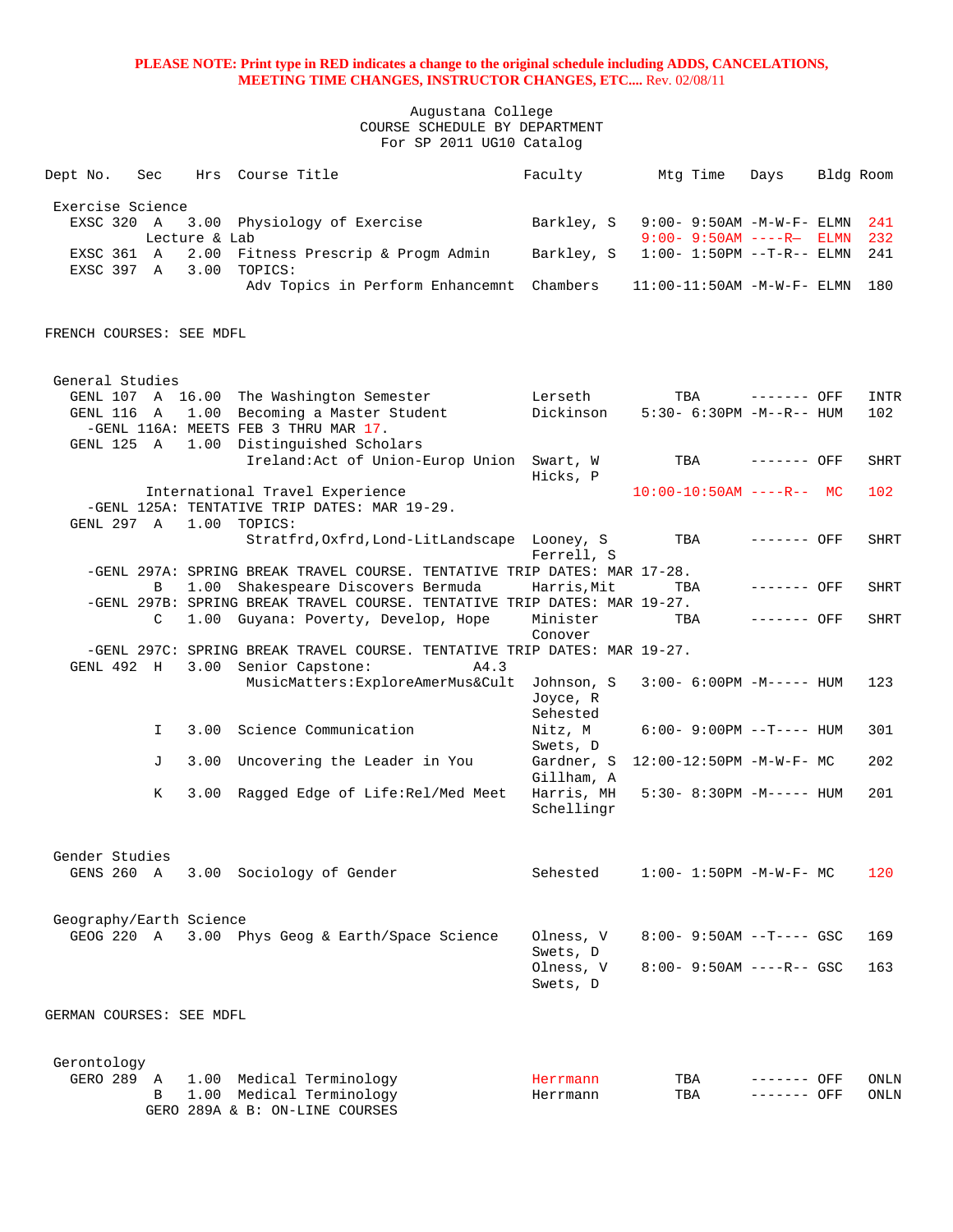| Dept No.                 | Sec          |      | Hrs Course Title                 |       | Faculty     | Mtg Time                         | Days        | Bldg Room |
|--------------------------|--------------|------|----------------------------------|-------|-------------|----------------------------------|-------------|-----------|
| Government/Intl Affairs  |              |      |                                  |       |             |                                  |             |           |
| GOVT 110                 | $\mathbb{A}$ | 3.00 | Intro to Government              | A3.3  | Lerseth     | $9:00 - 9:50AM - M - W - F - MC$ |             | 103       |
|                          | В            | 3.00 | Intro to Government              | A3.3  | Schotten    | 12:00-12:50PM -M-W-F- MC         |             | 257       |
| GOVT 120                 | $\mathbb{A}$ | 3.00 | Politics in a Diverse World A3.6 |       | Dndelinger  | $8:30 - 9:50AM -T-R--MC$         |             | 201       |
|                          | B            | 3.00 | Politics in a Diverse World A3.6 |       | Dndelinger  | $1:00 - 2:20PM -T-R-- MC$        |             | 201       |
| GOVT 200                 | $\mathbb{A}$ | 3.00 | American Government              |       | Lerseth     | $8:00 - 8:50AM - M - W - F - MC$ |             | 103       |
| GOVT 290                 | $\mathbb A$  | 3.00 | Criminal Law                     |       | Schotten    | $2:00 - 2:50PM -M-W-F - MC$      |             | 201       |
| GOVT 305                 | $\mathbb{A}$ | 3.00 | Theories of American Democracy   |       | Lerseth     | $11:00-11:50AM$ -M-W-F- MC       |             | 153       |
| GOVT 325                 | $\mathbb{A}$ | 3.00 | International Law                |       | Dndelinger  | $1:00 - 1:50PM - M - W - F - MC$ |             | 264       |
| GOVT 350                 | $\mathbb{A}$ | 4.00 | Soc Science Research Meth A2.1B  |       | Schrader, S | $8:00 - 9:50AM -T-R-- MC$        |             | 153       |
| GOVT 390                 | $\mathbb A$  | 2.00 | Research Seminar                 | A2.1B | Dndelinger  | TBA                              | $------$ MC |           |
| GOVT 391                 | $\mathbb A$  | 2.00 | Honors Seminar                   | A2.1B | Dndelinger  | TBA                              | $------$ MC |           |
| GOVT 397                 | $\mathbb A$  | 3.00 | TOPICS:                          |       |             |                                  |             |           |
|                          |              |      | Govt & Economic Policymaking     |       | Wright, R   | $11:00-12:20PM --T-R--MC$        |             | 220       |
|                          |              |      |                                  |       |             |                                  |             |           |
| GREEK COURSES: SEE CLAS  |              |      |                                  |       |             |                                  |             |           |
|                          |              |      |                                  |       |             |                                  |             |           |
|                          |              |      |                                  |       |             |                                  |             |           |
| HEBREW COURSES: SEE RELI |              |      |                                  |       |             |                                  |             |           |
| History                  |              |      |                                  |       |             |                                  |             |           |

| HIST 110                | A              | 3.00 | Western Civilization I                                          | A3.1A | Dipple, G   | 11:00-11:50AM -M-W-F- MC          | 202 |
|-------------------------|----------------|------|-----------------------------------------------------------------|-------|-------------|-----------------------------------|-----|
| HIST 111                | $\mathbb{A}$   | 3.00 | Western Civilization II                                         | A3.1B | Dipple, G   | 8:00- 8:50AM -M-W-F- MC           | 201 |
|                         | B              | 3.00 | Western Civilization II                                         | A3.1B | Dipple, G   | $9:00 - 9:50AM - M - W - F - MC$  | 201 |
|                         | C              | 3.00 | Western Civilization II                                         | A3.1B | Conover     | $11:00-11:50AM$ $-M-W-F-$ MC      | 201 |
|                         | D              | 3.00 | Western Civilization II                                         | A3.1B | Conover     | 12:00-12:50PM -M-W-F- MC          | 201 |
|                         | E.             | 3.00 | Western Civilization II                                         | A3.1B | Preston, M  | $1:00 - 1:50PM -M-W-F-MC$         | 201 |
| HIST 113                | $\mathbb{A}$   | 3.00 | Art Hist II: Ren-20th Cent A3.1B                                |       | Twa, L      | $9:00 - 9:50AM - M - W - F - GSC$ | 100 |
| HIST 115                | $\mathbb{A}$   | 3.00 | Western Civ. II (Honors)                                        | A3.1B | Preston, M  | $8:30 - 9:50AM -T-R--MC$          | 102 |
| HIST 121                | A              | 3.00 | American Exper. Since 1877 A3.1B                                |       | Pehl, M     | 12:00-12:50PM -M-W-F- MC          | 153 |
| HIST 251                | $\overline{A}$ | 3.00 | Method & Phil of History                                        | A2.1B | Pehl, M     | $8:30 - 9:50AM -T-R-- MC$         | 255 |
| HIST 397                | $\mathbb{A}$   | 3.00 | TOPICS:                                                         |       |             |                                   |     |
|                         |                |      | Reli in Amer History & Culture                                  |       | Pehl, M     | $2:00 - 2:50PM -M-W-F - MC$       | 220 |
|                         | $\mathbf{B}$   | 3.00 | Hist/CultureMexico: Aztecs-Zetas                                |       | Conover     | $1:00 - 2:20PM -T-R--MC$          | 102 |
|                         | $\mathcal{C}$  | 3.00 | Great Britian and the Great War                                 |       | Hicks, P    | $11:00-12:20PM --T-R- MC$         | 201 |
|                         |                |      |                                                                 |       | Preston, M  |                                   |     |
|                         |                |      |                                                                 |       |             |                                   |     |
| Health                  |                |      |                                                                 |       |             |                                   |     |
| HLTH 216                | A              | 2.00 | Stress Management                                               |       | Van Dam     | $9:00 - 9:50AM -T-R--ELMN$        | 241 |
| HLTH 216                | $\mathbf{B}$   | 2.00 | Stress Management                                               |       | Gillham     | $9:00 - 9:50AM -T-R--ELMN$        | 230 |
| HLTH 222                | A              | 2.00 | Nutrition & Exercise                                            |       | Barkley, S  | $11:00-11:50AM -M-W---$ ELMN      | 241 |
| HLTH 242                | $\mathbb{A}$   | 2.00 | Personal Health                                                 |       | Vahrenkamp  | $12:00-12:50PM -M-W---$ ELMN      | 241 |
| HLTH 243                | A              | 2.00 | Community Health                                                |       | Hellman, T  | $2:00 - 2:50PM -M-W---$ ELMN      | 241 |
|                         |                |      |                                                                 |       |             |                                   |     |
|                         |                |      |                                                                 |       |             |                                   |     |
| International Studies   |                |      |                                                                 |       |             |                                   |     |
| INST 100 A              |                | 1.00 | Intro to International Studies                                  |       | Sorenson, T | $6:00-7:50PM -T--- MC$            | 103 |
| INST 200 A              |                | 1.00 | Living & Learning Abroad                                        |       | Grinager, D | $3:00 - 3:50PM$ ----R-- HUM       | 302 |
|                         |                |      | -INST 200: MEETS LAST 7 WEEKS OF SEMESTER - MAR 31 THRU MAY 12. |       |             |                                   |     |
|                         |                |      |                                                                 |       |             |                                   |     |
| Sign Lang. Interpreting |                |      |                                                                 |       |             |                                   |     |
| INTR 200                | $\overline{A}$ |      | 2.00 Fingerspelling                                             |       | Steen, C    | $11:00-11:50AM$ -M-W--- MC        | 164 |
| INTR 301                | A              | 3.00 | Building Translation Skills                                     |       | Gunderson   | $10:40-11:50AM$ --T-R-- MC        | 254 |
| INTR 342                | A              | 3.00 | Amer Sign Language to English I                                 |       | Dyce, M     | $8:30 - 9:50AM -T-R--MC$          | 254 |
| INTR 343                | A              | 3.00 | English to Amer Sign Language I                                 |       | Gunderson   | $8:30 - 9:50AM - M-W--- MC$       | 254 |
|                         |                |      |                                                                 |       |             |                                   |     |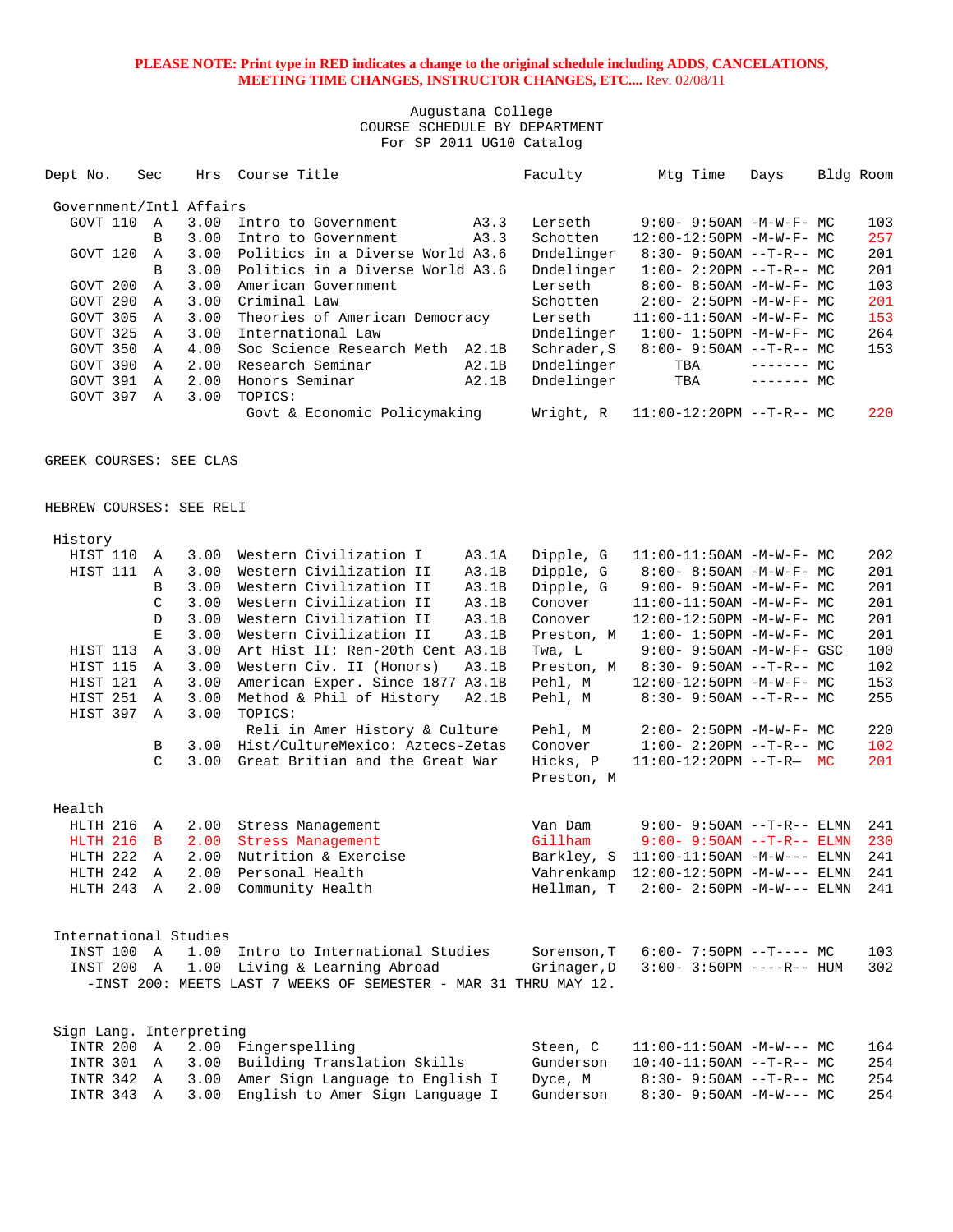| Dept No.                           | Sec               | Hrs          | Course Title                                                               |       | Faculty            | Mtg Time                                                 | Days         | Bldg Room |             |
|------------------------------------|-------------------|--------------|----------------------------------------------------------------------------|-------|--------------------|----------------------------------------------------------|--------------|-----------|-------------|
| INTR 350<br>INTR 397 A             | A                 | 3.00<br>3.00 | Specialized Interpreting<br>-INTR 350A: MEETS FEB 2 THRU FEB 8.<br>TOPICS: |       | Dyce, M            | 8:00- 4:00PM -MTWRF- MC                                  |              |           | 252         |
|                                    |                   |              | ASL Literature                                                             |       | Steen, C           | $6:00-9:00PM -M--- - M$                                  |              |           | 253         |
| INTR 455 A                         |                   | 9.00         | Advanced Interpreting Practicum                                            |       | Dyce, M            | TBA                                                      | ------- OFF  |           | OFF         |
| Journalism                         |                   |              |                                                                            |       |                    |                                                          |              |           |             |
| <b>JOUR 095 A</b>                  |                   | 1.00         | Journalism Participation<br>MIRROR                                         |       | Miller, J          | TBA                                                      | $------$ HUM |           | 222         |
|                                    | B                 | 1.00         | EDDA                                                                       |       | Blank-Libr         | TBA                                                      | ------- HUM  |           | 221         |
|                                    | C                 | 1.00         | VENTURE                                                                    |       | Miller, J          | TBA                                                      | ------- HUM  |           |             |
| <b>JOUR 115</b>                    | Α                 | 3.00         | News Reporting & Writing                                                   | A2.1B | Staff              | 12:00-12:50PM -M-W-F- HUM                                |              |           | 201         |
| <b>JOUR 215</b>                    | $\mathbb{A}$      | 3.00         | Newspaper Writing: Sports A2.1B                                            |       | Miller, J          | $2:00 - 2:50PM -M-W-F - HUM$                             |              |           | 123         |
| <b>JOUR 243</b><br><b>JOUR 312</b> | $\mathbb{A}$<br>A | 3.00<br>3.00 | Editorial Skills II: Layout& Desgn<br>Writing For Magazines                | A2.1B | Klinski<br>Holm, A | $11:00-12:20PM -T-R--CVA$<br>$11:00-11:50AM$ -M-W-F- HUM |              |           | 181A<br>331 |
|                                    |                   |              |                                                                            |       |                    |                                                          |              |           |             |
| LATIN COURSES: SEE CLAS            |                   |              |                                                                            |       |                    |                                                          |              |           |             |
| Mathematics                        |                   |              |                                                                            |       |                    |                                                          |              |           |             |
| MATH 110                           | A                 | 3.00         | Structure of Mathematics                                                   |       | Smith, Jay         | 9:00- 9:50AM -M-W-F- GSC                                 |              |           | 29          |
| MATH 113                           | A                 | 3.00         | Methods of Teaching Elem Math                                              |       | Wenger, L          | $6:00-8:50PM -M----- MC$                                 |              |           | 164         |
|                                    |                   |              | -MATH 113A: ADMITTED TEACHER EDUC STUDENTS ONLY.                           |       |                    |                                                          |              |           |             |
| MATH 140                           | A                 | 3.00         | Quantitative Reasoning                                                     | A2.3  | Knapp, E           | $9:00 - 9:50AM - M - W - F - GSC$                        |              |           | 21          |
|                                    | B                 | 3.00         | Quantitative Reasoning                                                     | A2.3  | Sorenson, T        | $11:00-11:50AM$ -M-W-F- GSC                              |              |           | 21          |
| MATH 150                           | Α                 | 4.00         | Pre-Calculus                                                               | A2.3  | Olson, C           | 12:00-12:50PM -MTW-F- GSC                                |              |           | 21          |
|                                    | B                 | 4.00         | Pre-Calculus                                                               | A2.3  | Olson, C           | $2:00-2:50PM -MTW-F-GSC$                                 |              |           | 29          |
| MATH 151                           | Α                 | 4.00         | Calculus I                                                                 | A2.3  | Smith, Jay         | 12:00-12:50PM -MTW-F- GSC                                |              |           | 29          |
|                                    | B                 | 4.00         | Calculus I                                                                 | A2.3  | Sorenson, T        | 2:00- 2:50PM -MTW-F- GSC                                 |              |           | 21          |
| MATH 152                           | A                 | 4.00         | Calculus II                                                                | A2.3  | Olson, C           | 8:00- 8:50AM -MTW-F- GSC                                 |              |           | 29          |
|                                    | B                 | 4.00         | Calculus II                                                                | A2.3  | Smith, Jay         | $1:00-1:50PM - MTW-F-GSC$                                |              |           | 29          |
| MATH 153                           | Α                 | 3.00         | Calculus III                                                               | A2.3  | Knapp, E           | 8:00- 8:50AM -M-W-F- GSC                                 |              |           | 21          |
| MATH 220<br>MATH 297               | Α<br>$\mathbb{A}$ | 3.00<br>1.00 | Linear Algebra<br>TOPICS:                                                  |       | Gregg, M           | $1:00 - 1:50PM - M - W - F - GSC$                        |              |           | 31          |
|                                    |                   |              | Creating Math Activities-K12Clss                                           |       | Gregg, M           | $6:00 - 8:00PM$ ----R-- GSC                              |              |           | 207         |
| MATH 320                           | Α                 | 3.00         | Discrete Structures                                                        |       | Gregg, M           | $8:00 - 8:50AM - M - W - F - GSC$                        |              |           | 31          |
| MATH 345                           | Α                 | 3.00         | Topology                                                                   |       | Knapp, E           | $11:00-12:20PM$ --T-R-- GSC                              |              |           | 34          |
| MATH 490                           | $\mathbb A$       | 1.00         | Senior Seminar                                                             |       | Gregg, M           | $6:00 - 7:50PM -M--- GSC$                                |              |           | 31          |
| Modern Foreign Languages           |                   |              |                                                                            |       |                    |                                                          |              |           |             |
| MDFL 121 A                         |                   | 3.00         | Intro to French II                                                         | A3.4  | Thompsen           | $9:00 - 9:50$ AM $-M-W-F-$ HUM                           |              |           | 320         |
|                                    | B                 | 3.00         | Intro to French II                                                         | A3.4  | Fish, S            | $11:00-11:50AM$ -M-W-F- HUM                              |              |           | 320         |
| MDFL 131                           | Α                 | 3.00         | Intro to German II                                                         | A3.4  | Lhotzky, S         | 12:00-12:50PM -M-W-F- HUM                                |              |           | 301         |
|                                    | B                 | 3.00         | Intro to German II                                                         | A3.4  | Lhotzky, M         | $1:00 - 1:50PM -M -W -F - HUM$                           |              |           | 301         |
| MDFL 181                           | Α                 | 3.00         | Intro to Spanish II                                                        | A3.4  | Ogdie, S           | 9:00- 9:50AM -M-W-F- HUM                                 |              |           | 302         |
|                                    | B                 | 3.00         | Intro to Spanish II                                                        | A3.4  | Cabrera            | $1:00 - 1:50PM - M - W - F - HUM$                        |              |           | 226         |
|                                    | C                 | 3.00         | Intro to Spanish II                                                        | A3.4  | Cabrera            | $2:00-2:50PM -M-W-F-HUM$                                 |              |           | 226         |
|                                    | D                 | 3.00         | Intro to Spanish II                                                        | A3.4  | Herman, E          | $1:00 - 2:20PM -T-R-- HUM$                               |              |           | 321         |
| MDFL 194                           | $\mathbb{A}$      | 3.00         | TOPICS in MDFL:<br>Politics in a Diverse World A3.6                        |       | Dndelinger         | $8:30 - 9:50AM -T-R-- MC$                                |              |           | 201         |
|                                    | B                 | 3.00         | Politics in a Diverse World A3.6                                           |       | Dndelinger         | $1:00-2:20PM -T-R--MC$                                   |              |           | 201         |
| MDFL 221                           | Α                 | 4.00         | Intermediate French II                                                     |       | Fish, S            | $2:00-2:50PM -MTWR--HUM$                                 |              |           | 320         |
| MDFL 231                           | Α                 | 4.00         | Intermediate German II                                                     |       | Lhotzky, S         | $2:00-2:50PM -MTW-F-HUM$                                 |              |           | 302         |
| MDFL 281                           | A                 | 4.00         | Intermediate Spanish II                                                    |       | Ogdie, S           | 11:00-11:50AM -MTW-F- HUM                                |              |           | 302         |
|                                    | B                 | 4.00         | Intermediate Spanish II                                                    |       | Herman, E          | 12:00-12:50PM -MTWR-- HUM                                |              |           | 302         |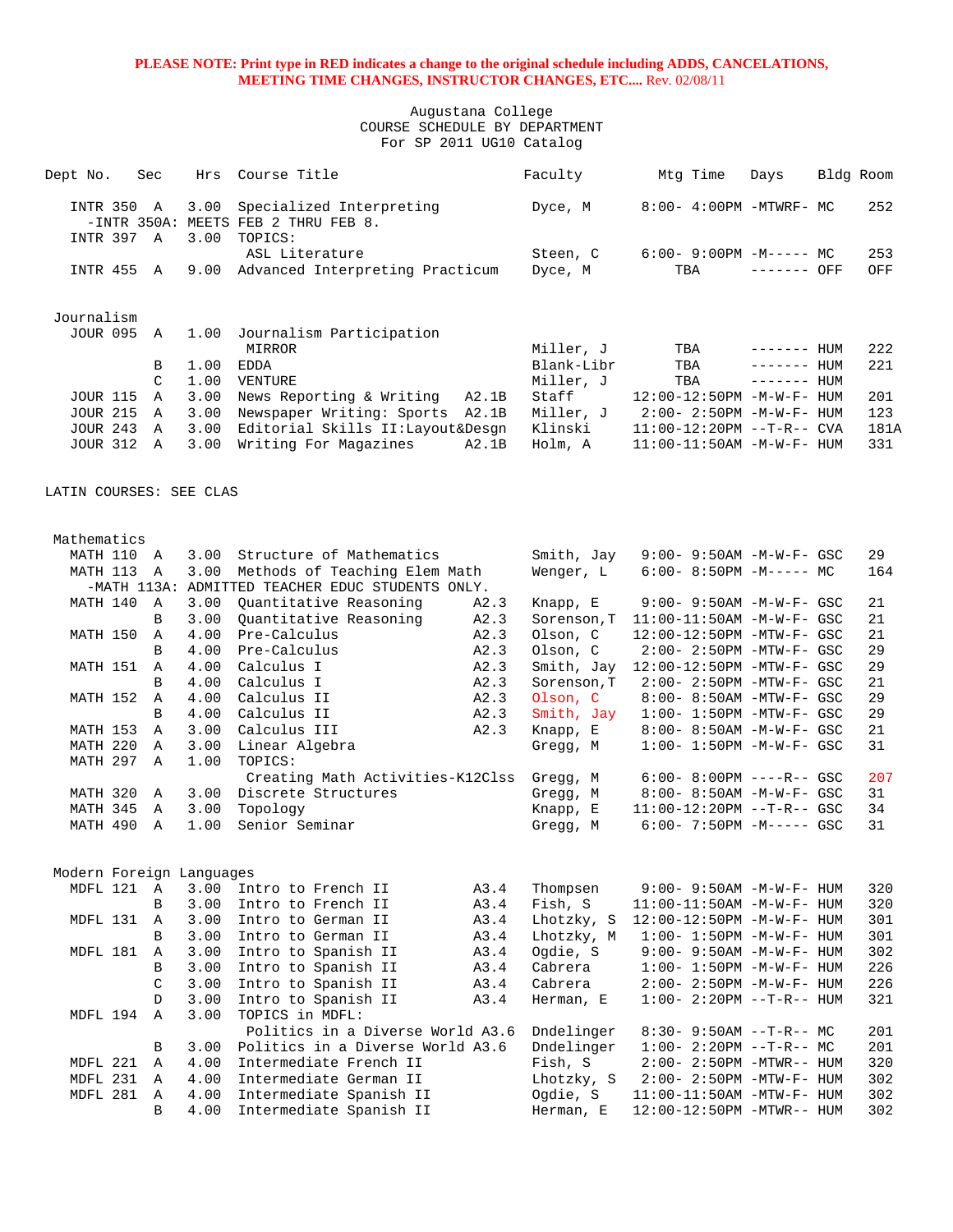| Dept No.          |             | Sec                | Hrs          | Course Title                                                                                                 | Faculty                  | Mtg Time                                              | Days         | Bldg Room   |
|-------------------|-------------|--------------------|--------------|--------------------------------------------------------------------------------------------------------------|--------------------------|-------------------------------------------------------|--------------|-------------|
| MDFL 286          |             | A                  | 3.00         | Span for Hlth Care Professionals                                                                             | Ogdie, S                 | 8:00- 8:50AM -M-W-F- HUM                              |              | 302         |
|                   | MDFL 294 A  |                    | 3.00         | TOPICS in MDFL:                                                                                              |                          |                                                       |              |             |
|                   |             |                    |              | Language and Culture                                                                                         | Rosenthal                | $8:30 - 9:50AM -T-R-- HUM$                            |              | 301         |
|                   | MDFL 297A A |                    | 1.00         | TOPICS IN GERMAN:                                                                                            |                          |                                                       |              |             |
|                   |             |                    |              | The German Democratic Republic<br>-MDFL 297A A: SPRING BREAK TRAVEL COURSE. TENTATIVE TRIP DATES: MAR 17-26. | Lhotzky, S               | TBA                                                   | ------- OFF  | <b>SHRT</b> |
|                   | MDFL 331 A  |                    | 4.00         | German Conv & Comp I<br>A2.1B                                                                                | Lhotzky, S               | $1:00-1:50PM -MTW-F-HUM$                              |              | 302         |
| MDFL 382          |             | A                  | 4.00         | Spanish Conv & Comp II<br>A2.1B                                                                              | Cabrera                  | 8:40- 9:50AM -M-W-F- HUM                              |              | 301         |
| MDFL 387          |             | A                  | 3.00         | Spanish Seminar:                                                                                             |                          |                                                       |              |             |
|                   |             |                    |              | Intro to Analysis - Hispanic Lit Herman, E                                                                   |                          | $9:00 - 9:50AM - M - W - F - HUM$                     |              | 323         |
|                   | MDFL 397 A  |                    | 3.00         | TOPICS IN FRENCH:                                                                                            |                          |                                                       |              |             |
|                   |             |                    |              | The French Short Story                                                                                       | Fish, S                  | 11:00-12:20PM --T-R-- HUM                             |              | 323         |
|                   | MDFL 397A A |                    | 1.00         | TOPICS IN GERMAN:                                                                                            |                          |                                                       |              |             |
|                   |             |                    |              | The German Democratic Republic                                                                               | Lhotzky, S               | TBA                                                   | ------- OFF  | <b>SHRT</b> |
|                   |             |                    |              | -MDFL 397A A: SPRING BREAK TRAVEL COURSE. TENTATIVE TRIP DATES: MAR 17-26.                                   |                          |                                                       |              |             |
| MDFL 400          |             | A                  | 1.00         | Senior Project                                                                                               | Cabrera                  | TBA                                                   | $------$ HUM |             |
|                   |             | В                  |              | 1.00 Senior Project                                                                                          | Fish, S                  | TBA                                                   | $------$ HUM |             |
|                   |             | C                  | 1.00         | Senior Project                                                                                               | Herman, E                | TBA                                                   | ------- HUM  |             |
|                   |             | D<br>E             |              | 1.00 Senior Project                                                                                          | Lhotzky, S               | TBA                                                   | $------HH$   |             |
|                   |             |                    | 1.00         | Senior Project                                                                                               | Ogdie, S                 | TBA                                                   | $------$ HUM |             |
|                   |             |                    |              |                                                                                                              |                          |                                                       |              |             |
| Music<br>MUSI 095 |             |                    | 1.00         | Music Ensemble:                                                                                              |                          |                                                       |              |             |
|                   |             | A                  |              | Augustana Choir                                                                                              |                          |                                                       |              | 173         |
|                   |             | В                  |              | 1.00 Collegiate Chorale                                                                                      | Johnson, J<br>Svenningsn | 3:55- 5:10PM -MTWR-- HUM<br>12:00-12:50PM -M-W-F- HUM |              | 173         |
|                   |             | D                  | 1.00         | Angelus                                                                                                      | Grevlos, L               | $3:00 - 3:50PM -MTW---$ HUM                           |              | 173         |
|                   |             | Ε                  | 1.00         | Augustana Band                                                                                               | Ammann, B                | $4:00 - 5:30PM -M-WR-- HUM$                           |              | 168         |
|                   |             | $\mathbf F$        | 1.00         | College/Community Band                                                                                       | Schilf, P                | 7:00- 9:30PM ----R-- HUM                              |              | 168         |
|                   |             | L                  | 1.00         | Augustana Orchestra                                                                                          | Stanichar                | $6:30-9:00PM$ U------ HUM                             |              | 168         |
|                   |             |                    |              |                                                                                                              | Stanichar                | $3:00-4:30PM -TW---$ HUM                              |              | 168         |
|                   |             | Ρ                  | 1.00         | SDSO Chorus                                                                                                  | Johnson, J               | 7:00- 9:30PM -M----- HUM                              |              | 173         |
| MUSI 096          |             | $\mathbb A$        | 1.00         | Chamber Music:                                                                                               |                          |                                                       |              |             |
|                   |             |                    |              | Opera Theatre Workshop                                                                                       | Grevlos, L               | $3:00 - 3:50PM$ ----R-- HUM                           |              | 121         |
|                   |             |                    |              |                                                                                                              | Grevlos, L               | $3:00-4:50PM$ -----F- HUM                             |              | 178         |
|                   |             | В                  | 1.00         | Brass Quintet                                                                                                | Schilf, P                | TBA                                                   | $------$ HUM | 10          |
|                   |             | C                  | 1.00         | Saxophone Quartet                                                                                            | Ammann, B                | TBA                                                   | $------$ HUM | 134         |
|                   |             | D                  | 1.00         | Chamber Strings                                                                                              | Melik-Step               | TBA                                                   | $------$ HUM | 152         |
|                   |             | Ε                  | 1.00         | Clarinet                                                                                                     | Larson, A                | TBA                                                   | $------$ HUM | 155         |
|                   |             | F                  | 1.00         | Flute Choir                                                                                                  | Anderson, E              | $3:00-3:50PM -M-----$ HUM                             | $------$ HUM | 178         |
|                   |             | Η<br>$\mathbbm{I}$ | 1.00<br>1.00 | Woodwind Quintet<br>Percussion Ensemble                                                                      | Tomkins,J<br>Pennington  | TBA<br>$6:00-8:00PM$ ---W--- HUM                      |              | 168<br>168  |
|                   |             | K                  | 1.00         | Trombone Choir                                                                                               | Shoemaker                | $3:00 - 3:55PM$ ----R-- HUM                           |              | 178         |
|                   |             | Г                  | 1.00         | String Quartet                                                                                               | Hufnagle                 | TBA                                                   | $------$ HUM | 50          |
|                   |             | М                  | 1.00         | Jazz Lab                                                                                                     | Isackson, M              | $5:45-6:35PM -T--- HUM$                               |              | 168         |
|                   |             | Ν                  | 1.00         | Northlanders Jazz Combo                                                                                      | Isackson, M              | $5:45-6:35PM -----R--HUM$                             |              | 178         |
|                   |             | O                  | 1.00         | Accompanying Lab                                                                                             | Reid, D                  | 12:00-12:50PM --T---- HUM                             |              | 178         |
|                   |             | Q                  | 1.00         | Mallet Keyboard Ensemble                                                                                     | Pennington               | $10:00-10:50AM$ ----R-- HUM                           |              | 144         |
| MUSI 097          |             | Α                  | 1.00         | Chamber Music Ensemble:                                                                                      |                          |                                                       |              |             |
|                   |             |                    |              | Chamber Choir                                                                                                | Johnson, J               | 5:15- 6:15PM -M-W--- HUM                              |              | 173         |
|                   |             | В                  | 1.00         | Brass Choir                                                                                                  | Schilf, P                | $3:00 - 3:50PM -M-W---$ HUM                           |              | 168         |
|                   |             | C                  | 1.00         | Northlanders Jazz Band                                                                                       | Schilf, P                | $5:30-6:20PM -M--- HUM$                               |              | 178         |
|                   |             |                    |              |                                                                                                              | Schilf, P                | $4:45 - 5:35PM -T--- HUM$                             |              | 178         |
| MUSI 110          |             | Α                  | 3.00         | The Understanding of Music A3.5B                                                                             | Johnson, S               | $11:00-11:50AM$ -M-W-F- HUM                           |              | 231         |
|                   |             | B                  | 3.00         | The Understanding of Music A3.5B                                                                             | Johnson, S               | 12:00-12:50PM -M-W-F- HUM                             |              | 231         |
| MUSI 111          |             | Α                  | 3.00         | History of Jazz<br>A3.5B                                                                                     | Joyce, R                 | $1:00 - 1:50PM - M - W - F - HUM$                     |              | 231         |
| MUSI 121          |             | A                  | 2.00         | Music Theory II:                                                                                             | Andrews, R               | 11:00-11:50AM -M-W-F- HUM                             |              | 121         |
|                   |             |                    |              | Melodic Struct & Diatonic Harm                                                                               |                          |                                                       |              |             |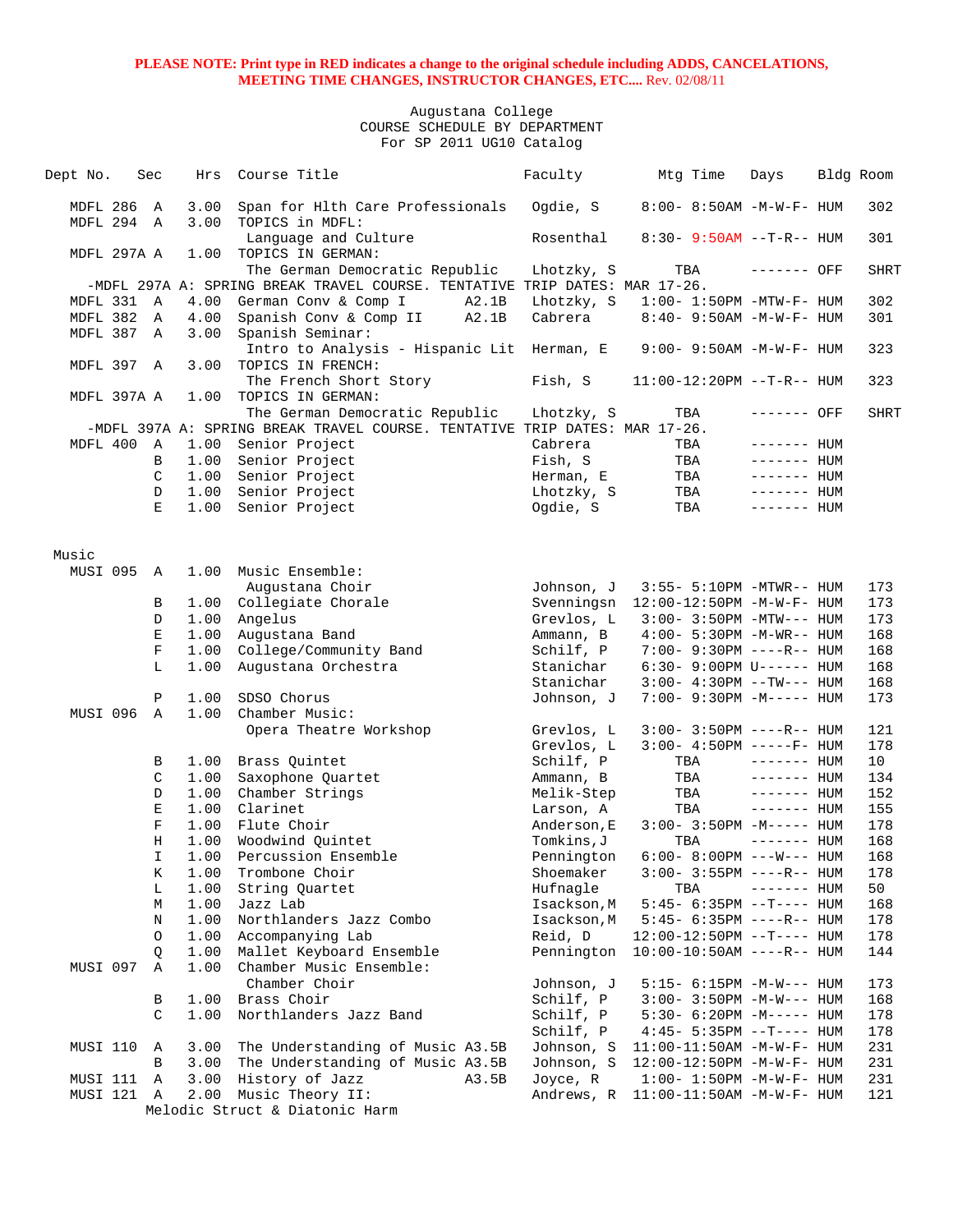| Dept No.        | Sec |               | Hrs  | Course Title                     | Faculty     | Mtg Time                          | Days         | Bldg Room |
|-----------------|-----|---------------|------|----------------------------------|-------------|-----------------------------------|--------------|-----------|
|                 |     | В             | 2.00 | Music Theory II:                 | Andrews, R  | $1:00 - 1:50PM - M - W - F - HUM$ |              | 121       |
| MUSI 121L A     |     |               | 1.00 | Aural Skills II                  | Svanoe, K   | $11:00-11:50AM$ --T-R-- HUM       |              | 121       |
|                 |     | B             | 1.00 | Aural Skills II                  | Svanoe, K   | $1:00 - 1:50PM -T-R-- HUM$        |              | 121       |
| MUSI 153        |     | A             | 1.00 | Interm Class Piano: Music Majors | Schempp, M  | $8:00 - 8:50AM - M - W - - - HUM$ |              | 146       |
|                 |     | B             | 1.00 | Interm Class Piano: Music Majors | Schempp, M  | $8:00 - 8:50AM$ --T-R-- HUM       |              | 146       |
| MUSI 161        |     | Α             | 1.00 | Private Instruction: Strings     |             |                                   |              |           |
|                 |     |               |      | Violin-30 min.                   | Zamora, C   | TBA                               | $------$ HUM | 11        |
|                 |     | AΜ            | 1.00 | Violin-50 min.                   | Zamora, C   | TBA                               | $------$ HUM | 11        |
|                 |     | B             | 1.00 | Viola-30 min.                    | Staff       | TBA                               | $------$ HUM | 11        |
|                 |     | BM            | 1.00 | Viola-50 min.                    | Staff       | TBA                               | $------$ HUM | 11        |
|                 |     | C             | 1.00 | Violoncello-30 min.              | Hufnagle    | TBA                               | $------$ HUM | 24        |
|                 |     | CM            | 1.00 | Violoncello-50 min.              | Hufnagle    | TBA                               | $------$ HUM | 24        |
|                 |     | D             | 1.00 | Bass-30 min.                     | Chiarello   | TBA                               | $------$ HUM | 5         |
|                 |     | DM            | 1.00 | Bass-50 min.                     | Chiarello   | TBA                               | $------$ HUM | 5         |
|                 |     | Ε             | 1.00 | Guitar                           | Gunderson   | TBA                               | $------$ HUM | 34        |
|                 |     | F             | 1.00 | Harp-30 min.                     | Vorhes, A   | TBA                               | $------$ HUM | 151       |
|                 |     | FM            | 1.00 | Harp-50 min.                     | Vorhes, A   | TBA                               | $------$ HUM | 151       |
| MUSI 161A A     |     |               | 1.00 | Private Instruction: Strings     |             |                                   |              |           |
|                 |     |               |      | Violin-30 min.                   | Lutow, J    | TBA                               | ------- HUM  | 24        |
|                 |     | AΜ            | 1.00 | Violin-50 min.                   | Lutow, J    | TBA                               | $------$ HUM | 24        |
| MUSI 161B C     |     |               | 1.00 | Private Instruction: Strings     |             |                                   |              |           |
|                 |     |               |      | Violoncello-30 min.              | Melik-Step  | TBA                               | ------- HUM  | 152       |
|                 |     | <b>CM</b>     | 1.00 | Violoncello-50 min.              | Melik-Step  | TBA                               | $------$ HUM | 152       |
| MUSI 162        |     | $\mathbb A$   | 1.00 | Private Instruction: Woodwinds   |             |                                   |              |           |
|                 |     |               |      | Flute-30 min.                    | Masek, P    | TBA                               | ------- HUM  | 154       |
|                 |     | AΜ            | 1.00 | Flute-50 min.                    | Masek, P    | TBA                               | $------$ HUM | 154       |
|                 |     | B             | 1.00 | Oboe-30 min.                     | Stanichr, K | TBA                               | $------$ HUM | 157       |
|                 |     | BM            | 1.00 | Oboe-50 min.                     | Stanichr, K | TBA                               | ------- HUM  | 157       |
|                 |     | $\mathcal{C}$ | 1.00 | Clarinet-30 min.                 | Hill, C     | TBA                               | $------$ HUM | 155       |
|                 |     |               |      |                                  | Larson, A   |                                   |              |           |
|                 |     | CM            | 1.00 | Clarinet-50 min.                 | Hill, C     | TBA                               | $------$ HUM | 155       |
|                 |     |               |      |                                  | Larson, A   |                                   |              |           |
|                 |     | D             | 1.00 | Bassoon-30 min.                  | Tomkins, J  | TBA                               | $------$ HUM | 157       |
|                 |     | DM            | 1.00 | Bassoon-50 min.                  | Tomkins,J   | TBA                               | $------$ HUM | 157       |
|                 |     | Е             | 1.00 | Saxophone-30 min.                | Isackson, M | TBA                               | $------$ HUM | 134       |
|                 |     | EM            | 1.00 | Saxophone-50 min.                | Ammann, B   | TBA                               | $------$ HUM | 134       |
| MUSI 162A B     |     |               | 1.00 | Private Instruction: Woodwinds   |             |                                   |              |           |
|                 |     |               |      | Oboe-30 min.                     | Paul, J     | TBA                               | ------- HUM  | 157       |
|                 |     | BM            | 1.00 | Oboe-50 min.                     | Paul, J     | TBA                               | $------$ HUM | 157       |
| MUSI 163        |     | Α             | 1.00 | Private Instruction: Brass Winds |             |                                   |              |           |
|                 |     |               |      | Horn-30 min.                     | Rygg, J     | TBA                               | ------- HUM  | 7         |
|                 |     | AΜ            | 1.00 | Horn-50 min.                     | Rygg, J     | TBA                               | $------$ HUM | 7         |
|                 |     | В             | 1.00 | Trumpet-30 min.                  | Olson, S    | TBA                               | ------- HUM  | 10        |
|                 |     | BM            | 1.00 | Trumpet-50 min.                  | Olson, S    | TBA                               | $------$ HUM | 10        |
|                 |     | C             | 1.00 | Trombone-30 min.                 | Shoemaker   | TBA                               | ------- HUM  | 149       |
|                 |     | CM            | 1.00 | Trombone-50 min.                 | Shoemaker   | TBA                               | ------- HUM  | 149       |
|                 |     | D             | 1.00 | Euphonium-30 min.                | Shoemaker   | TBA                               | ------- HUM  | 149       |
|                 |     | DM            | 1.00 | Euphonium-50 min.                | Shoemaker   | TBA                               | ------- HUM  | 149       |
|                 |     | Е             | 1.00 | Tuba-30 min.                     | Andersen,M  | TBA                               | ------- HUM  | 4         |
|                 |     | EМ            | 1.00 | Tuba-50 min.                     | Andersen, M | TBA                               | ------- HUM  | 4         |
| MUSI 164        |     | Α             | 1.00 | Private Instruction: Percussion  |             |                                   |              |           |
|                 |     |               |      | Percussion-30 min.               | Pennington  | TBA                               | ------- HUM  | 144       |
|                 |     | AΜ            | 1.00 | Percussion-50 min.               | Pennington  | TBA                               | ------- HUM  | 144       |
| <b>MUSI 165</b> |     | Α             | 1.00 | Private Instruction: Piano       |             |                                   |              |           |
|                 |     |               |      | Piano-30 min.                    | Andrews, R  | TBA                               | ------- HUM  | 160       |
|                 |     | AΜ            | 1.00 | Piano-50 min.                    | Andrews, R  | TBA                               | ------- HUM  | 160       |
|                 |     | В             | 1.00 | Piano-30 min.                    | Andrews, R  | TBA                               | ------- HUM  | 160       |
|                 |     | ΒM            | 1.00 | Piano-50 min.                    | Andrews, R  | TBA                               | ------- HUM  | 160       |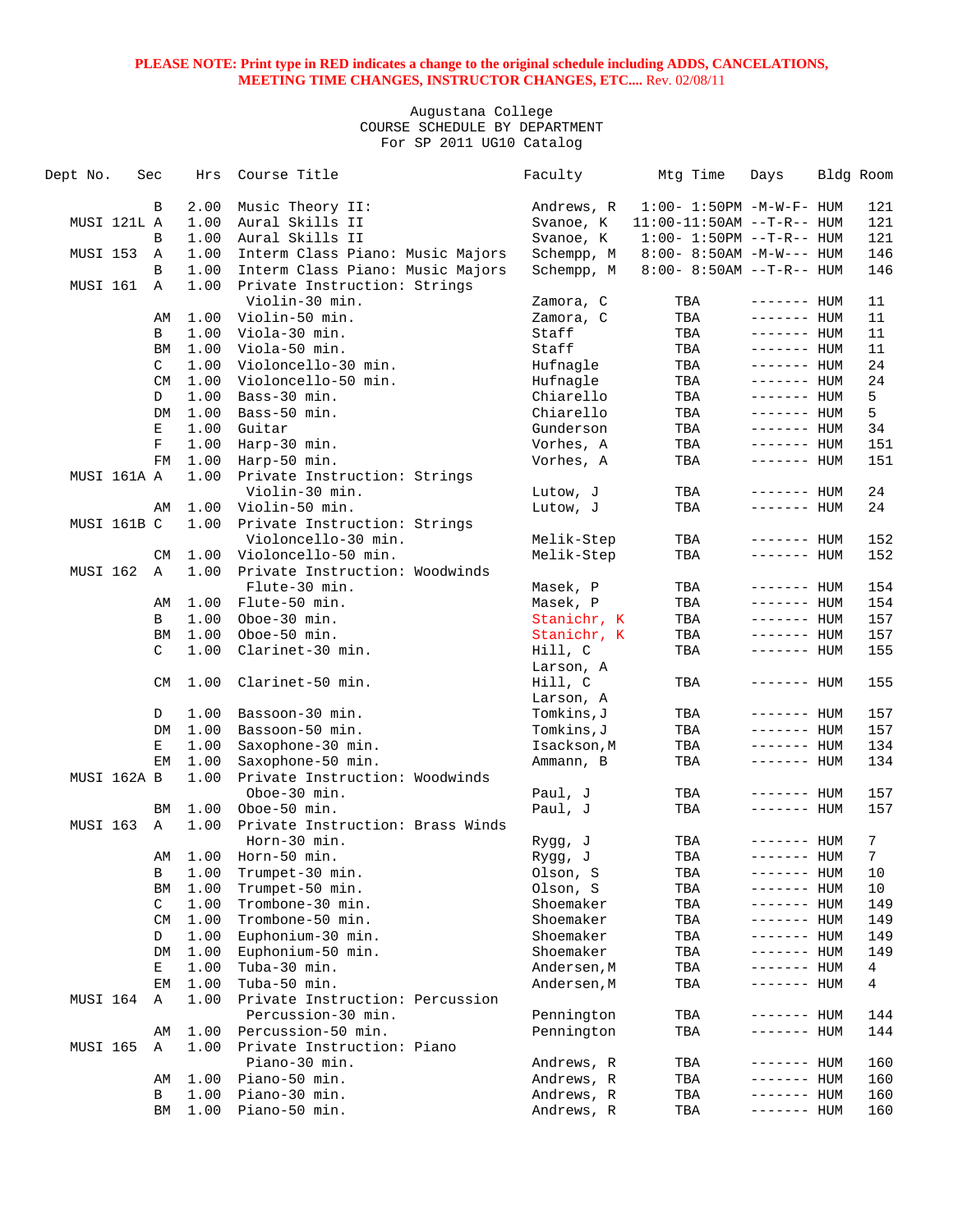| Dept No.                | Sec          | Hrs  | Course Title                                   | Faculty     | Mtg Time                          | Days         | Bldg Room |
|-------------------------|--------------|------|------------------------------------------------|-------------|-----------------------------------|--------------|-----------|
|                         | C            | 1.00 | Piano-30 min.                                  | Steen, C    | TBA                               | $------$ HUM | 158       |
|                         | D            | 1.00 | Piano-30 min.                                  | Svanoe, K   | TBA                               | $------$ HUM | 159       |
| MUSI 166                | $\mathbb A$  | 1.00 | Private Instruction: Keyboard                  |             |                                   |              |           |
|                         |              |      | Organ-30 min.                                  | Schempp, M  | TBA                               | $------$ HUM |           |
|                         | AΜ           | 1.00 | Organ-50 min.                                  | Schempp, M  | TBA                               | ------- HUM  |           |
|                         | В            | 1.00 | Harpsichord-30 min.                            | Schempp, M  | TBA                               | $------$ HUM |           |
|                         | BM           | 1.00 | Harpsichord-50 min.                            | Schempp, M  | TBA                               | $------$ HUM |           |
| MUSI 167                | Α            | 1.00 | Private Instruction: Voice                     |             |                                   |              |           |
|                         |              |      | Voice-30 min.                                  | Staff       | TBA                               | $------$ HUM |           |
|                         | AΜ           | 1.00 | Voice-50 min.                                  | Staff       | TBA                               | $------$ HUM |           |
|                         | B            | 1.00 | Voice-30 min.                                  | Grevlos, L  | TBA                               | ------- HUM  | 139       |
|                         | BM           | 1.00 | Voice-50 min.                                  | Grevlos, L  | TBA                               | $------$ HUM | 139       |
|                         | C            | 1.00 | Voice-30 min.                                  | Koch, C     | TBA                               | $------$ HUM | 153       |
|                         | CM           | 1.00 | Voice-50 min.                                  | Koch, C     | TBA                               | $------$ HUM | 153       |
|                         | D            | 1.00 | Voice-30 min.                                  | Schreck, J  | TBA                               | $------$ HUM | 153       |
|                         | DM           | 1.00 | Voice-50 min.                                  | Schreck, J  | TBA                               | $------$ HUM | 153       |
|                         | Е            | 1.00 | Voice-30 min.                                  | Carter, J   | TBA                               | $------$ HUM | 150       |
|                         | EМ           | 1.00 | Voice-50 min.                                  | Carter, J   | TBA                               | $------$ HUM | 150       |
|                         | F            | 1.00 | Voice-30 min.                                  | Svenningsn  | TBA                               | $------$ HUM | 140       |
|                         | FМ           | 1.00 | Voice-50 min.                                  | Svenningsn  | TBA                               | $------$ HUM | 140       |
|                         | G            | 1.00 | Voice-30 min.                                  | Barnard, M  | TBA                               | $------$ HUM | 150       |
|                         | GМ           | 1.00 | Voice-50 min.                                  | Barnard, M  | TBA                               | $------$ HUM | 150       |
|                         | Н            | 1.00 | Voice-30 min.                                  | Lodine, E   | TBA                               | $------$ HUM | 150       |
|                         | HM           | 1.00 | Voice-50 min.                                  | Lodine, E   | TBA                               | $------$ HUM | 150       |
| MUSI 212                | Α            | 3.00 | Music Hist/Lit: 1750-Prsnt A3.1B               | Stanichar   | 11:00-12:20PM --T-R-- HUM         |              | 231       |
| MUSI 214                | A            | 3.00 | MusHist/Lit-NonWest A2.1B & A3.6               | Pennington  | $1:00 - 2:20PM -T-R--HUM$         |              | 123       |
| MUSI 221                | $\mathbb{A}$ | 2.00 | Music Theory IV:<br>Chrom & Contrapuntal Genre | Andrews, R  | $2:00 - 2:50PM -M-W-F - HUM$      |              | 121       |
| MUSI 221L A             | Ext          | 1.00 | Aural Skills IV                                | Svanoe, K   | $2:00-2:50PM -T-R--HUM$           |              | 121       |
| MUSI 230                | A            | 2.00 | Music, Theatre & Dance - Elem Cl               | Johnson, S  | $11:00-11:50AM$ --T-R-- HUM       |              | 173       |
| MUSI 251                | A            | 2.00 | String Pedagogy & Performance                  | Johnson, S  | $8:00 - 8:50AM -T-R-- HUM$        |              | 168       |
| MUSI 253                | A            | 1.00 | Percussion Pedagogy&Performance                | Pennington  | $9:00 - 9:50AM - MTWR - - HUM$    |              | 168       |
| MUSI 281 A              |              | 3.00 | Music and Worship I<br>A3.5                    | Johnson, J  | $8:30 - 9:50AM -T-R-- HUM$        |              | 121       |
| MUSI 301                | $\mathbb{A}$ | 3.00 | Advanced Instrumental Conducting               | Ammann, B   | $1:00 - 2:20PM -T-R--HUM$         |              | 168       |
| MUSI 303                | A            | 3.00 | Advanced Choral Conducting                     | Johnson, J  | 9:00- 9:50AM -M-W-F- HUM          |              | 173       |
| MUSI 397 A              |              | 3.00 | TOPICS:                                        |             |                                   |              |           |
|                         |              |      | Arts Leadership & Administration Fuller, I     |             | $1:00 - 2:20PM -T-R--HUM$         |              | 103       |
| Native American Studies |              |      |                                                |             |                                   |              |           |
| NAST 320                | A            | 3.00 | Native American Social Sys A3.6                | Swart, W    | 12:00-12:50PM -M-W-F- MC          |              | 101       |
|                         | B            | 3.00 | Native American Social Sys<br>A3.6             | Bunger      | $6:30 - 9:30PM -M--- MC$          |              | 201       |
| Northern Plains Studies |              |      |                                                |             |                                   |              |           |
| NPST 297 A              |              | 3.00 | TOPICS:                                        |             |                                   |              |           |
|                         |              |      | Understnd/Apprec Difference A3.6 Hanson, D     |             | $9:00 - 9:50AM - M - W - F - CWS$ |              | 108       |
|                         |              |      |                                                | Isaacson, M |                                   |              |           |
| Nursing                 |              |      |                                                |             |                                   |              |           |
| <b>NURS 230 A</b>       |              |      | 3.00 Pharmacotherapeutics                      | White, L    | $1:00 - 1:50PM - M - W - F - GSC$ |              | 100       |
|                         |              |      | -NURS 230A: SOPHOMORE NURSING MAJORS ONLY.     |             |                                   |              |           |
| NURS 340 A              |              |      | 4.00 Adult Health Nursing I                    | Schroeder   | $8:00 - 8:50AM - M-W--- GSC$      |              | 121       |
|                         |              |      |                                                | Nelson, Mry | 7:00- 3:30PM --T---- OFF          |              | OFF       |
|                         |              |      |                                                | Herrmann    |                                   |              |           |
|                         |              |      |                                                | Karel, B    |                                   |              |           |
|                         |              |      |                                                | Staff       |                                   |              |           |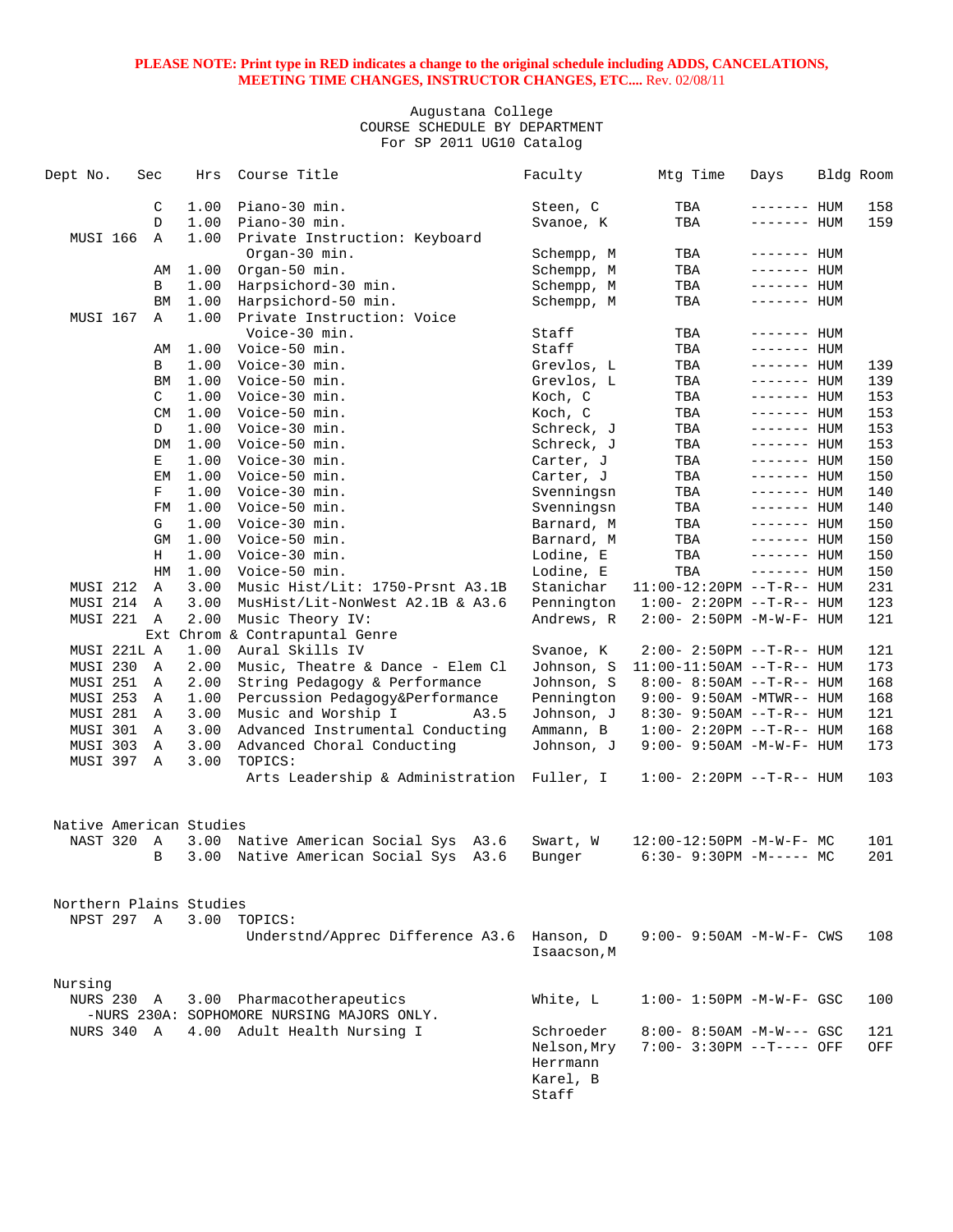| Dept No.           | Sec           | Hrs  | Course Title                                                                                                             | Faculty                 | Mtg Time                                                | Days          | Bldg Room |            |
|--------------------|---------------|------|--------------------------------------------------------------------------------------------------------------------------|-------------------------|---------------------------------------------------------|---------------|-----------|------------|
|                    | В             | 4.00 | Adult Health Nursing I                                                                                                   | Schroeder               | $9:00 - 9:50AM - M-W--- GSC$                            |               |           | 121        |
|                    |               |      |                                                                                                                          | Schroeder<br>Staff      | 7:00- 3:30PM ----R-- OFF                                |               |           | OFF        |
| NURS 352 A         |               | 3.00 | Child Health Nursing                                                                                                     | Isaacson, M             | $11:00-12:20PM -M----- GSC$                             |               |           | 121        |
|                    | В             | 3.00 | Child Health Nursing                                                                                                     | Staff<br>Isaacson, M    | 7:00- 3:30PM --T---- OFF<br>$11:00-12:20PM$ ---W--- GSC |               |           | OFF<br>121 |
|                    |               |      |                                                                                                                          | Staff                   | 7:00- 3:30PM ----R-- OFF                                |               |           | OFF        |
| <b>NURS 354</b>    | $\mathbb{A}$  | 2.00 | Public Health Science                                                                                                    | Abbott, K<br>Letcher, D | 11:00-12:50PM -----F- GSC                               |               |           | 121        |
| NURS 410           | $\mathbb{A}$  | 3.00 | Maternal & Reproductive Hlth Nur                                                                                         | Reiff, V<br>Staff       | $2:30-4:20PM -M--- GSC$<br>7:00- 3:30PM --T---- OFF     |               |           | 121<br>OFF |
|                    | В             | 3.00 | Maternal & Reproductive Hlth Nur                                                                                         | Reiff, V<br>Staff       | $2:30-4:20PM$ ---W--- GSC<br>7:00- 3:30PM ----R-- OFF   |               |           | 121<br>OFF |
| NURS 420           | Α             | 3.00 | Behavioral Health Nursing                                                                                                | Fritz, K                | $1:00-2:20PM -M-W--- MC$                                |               |           | 257        |
| <b>NURS 425</b>    | Α             | 2.00 | Behavioral Health Nursing Lab                                                                                            | Fritz, K                | 7:00-11:50AM -M----- OFF                                |               |           | OFF        |
|                    | B             | 2.00 | Behavioral Health Nursing Lab                                                                                            | Fritz, K                | 7:00-11:50AM --T---- OFF                                |               |           | OFF        |
|                    | C             | 2.00 | Behavioral Health Nursing Lab                                                                                            | Fritz, K                | 7:00-11:50AM ---W--- OFF                                |               |           | OFF        |
|                    | D             | 2.00 | Behavioral Health Nursing Lab                                                                                            | Fritz, K                | 7:00-11:50AM ----R-- OFF                                |               |           | OFF        |
|                    |               |      |                                                                                                                          | Christenso              |                                                         |               |           |            |
| NURS 430           | $\mathbb{A}$  | 3.00 | Community Health Nursing                                                                                                 | Waltman, P<br>Abbott, K | $1:00-2:20PM -M-W--- GSC$                               |               |           | 121        |
| NURS 435           | A             | 2.00 | Community Health Nursing Lab                                                                                             | Abbott, K               | 7:00-11:50AM -M----- OFF                                |               |           | OFF        |
|                    | B             | 2.00 | Community Health Nursing Lab                                                                                             | Waltman, P              | 7:00-11:50AM --T---- OFF                                |               |           | OFF        |
|                    | $\mathcal{C}$ | 2.00 | Community Health Nursing Lab                                                                                             | Waltman, P              | 7:00-11:50AM ---W--- OFF                                |               |           | OFF        |
|                    | D             | 2.00 | Community Health Nursing Lab                                                                                             | Abbott, K               | 7:00-11:50AM ----R-- OFF                                |               |           | OFF        |
| NURS 468           | Α             | 1.00 | NCLEX Review                                                                                                             | Nelson, Mry             | $2:30 - 3:20PM -M--- GSC$                               |               |           | 201        |
|                    | B             | 1.00 | NCLEX Review                                                                                                             | Nelson, Mry             | $2:30 - 3:20PM$ ---W--- GSC                             |               |           | 201        |
| NURS 495           | Α             | 3.00 | Internship                                                                                                               | Staff                   | TBA                                                     | ------- OFF   |           | OFF        |
|                    |               |      |                                                                                                                          |                         |                                                         |               |           |            |
| Physical Education |               |      |                                                                                                                          |                         |                                                         |               |           |            |
| PE 095             | A             | 1.00 | Intercollegiate Athletics                                                                                                |                         |                                                         |               |           |            |
|                    |               |      | Baseball                                                                                                                 | Huber, T                | TBA                                                     | $------$ ELMN |           | 105        |
|                    | В             | 1.00 | Basketball (Men)                                                                                                         | Billeter                | TBA                                                     | $------$ ELMN |           | 105        |
|                    | C             | 1.00 | Basketball (Women)                                                                                                       | Krauth, D               | TBA                                                     | $------ELMN$  |           | 105        |
|                    |               |      | -PE 095B & C: IF BASKETBALL TAKEN FOR CREDIT IN FALL, IT CANNOT BE TAKEN FOR CREDIT IN SPRING.                           |                         |                                                         |               |           |            |
|                    | D             | 1.00 | Softball                                                                                                                 | Melsted, G              | TBA                                                     | $------$ ELMN |           | 105        |
|                    | Ε             | 1.00 | Tennis (Men)                                                                                                             | Holm, J                 | TBA                                                     | $------$ ELMN |           | 105        |
|                    | $\mathbf F$   | 1.00 | Tennis (Women)                                                                                                           | Holm, J                 | TBA                                                     | $------ELMN$  |           | 105        |
|                    |               |      | -PE 095E & F: IF TENNIS TAKEN FOR CREDIT IN FALL, IT CANNOT BE TAKEN FOR CREDIT IN SPRING.                               |                         |                                                         |               |           |            |
|                    | G             | 1.00 | Track (Men)                                                                                                              | Hellman, T              | TBA                                                     | $------ELMN$  |           | 105        |
|                    | Н             | 1.00 | Track (Women)                                                                                                            | Hellman, T              | TBA                                                     | $------$ ELMN |           | 105        |
|                    | I.            |      | 1.00 Wrestling                                                                                                           | Reitmeier               | TBA                                                     | $------$ ELMN |           | 105        |
|                    |               |      | -PE 0951: IF WRESTLING TAKEN FOR CREDIT IN FALL, IT CANNOT BE TAKEN FOR CREDIT IN FALL.                                  |                         |                                                         |               |           |            |
|                    | J             |      | 1.00 Cheer Team                                                                                                          | Menke, C                | TBA                                                     | $------ELMN$  |           | 105        |
|                    |               |      | -PE 095J: IF CHEER TEAM TAKEN FOR CREDIT IN FALL, IT CANNOT BE TAKEN FOR CREDIT IN SPRING.                               |                         |                                                         |               |           |            |
|                    | Κ             | 1.00 | Golf (Men & Women)                                                                                                       | Holm, J                 | TBA                                                     | $------ELMN$  |           | 105        |
| PE 100             | $\mathbb A$   | 1.00 | -PE 095K: IF GOLF TAKEN FOR CREDIT IN FALL, IT CANNOT BE TAKEN FOR CREDIT IN SPRING.<br>Physical Educ Activities<br>A1.3 |                         |                                                         |               |           |            |
|                    |               |      | Physical Conditioning                                                                                                    | Loeslie, K              | $8:00 - 8:50AM - M - W - - -$ ELMN                      |               |           | 105        |
|                    |               |      |                                                                                                                          | Authier, C              |                                                         |               |           |            |
|                    | В             | 1.00 | Weight Training (Women only)                                                                                             | Puthoff, A              | $8:00 - 8:50AM -T-R--ELMN$                              |               |           | 241        |
|                    | C             | 1.00 | Hatha Yoga                                                                                                               | Dickinson               | $8:00 - 8:50AM$ ---W-F- ELMN                            |               |           | 224        |
|                    | D             | 1.00 | Rec Sports/Golf                                                                                                          | Trumbauer               | $9:00 - 9:50AM - M-W---$ ELMN                           |               |           | 105        |
|                    | E             | 1.00 | Raquetball/Fitness                                                                                                       | Olinger, S              | 9:00- 9:50AM -M-W--- ELMN                               |               |           | 135        |
|                    | $\mathbf F$   | 1.00 | Raquetball/Fitness                                                                                                       | Olinger, S              | 9:00- 9:50AM --T-R-- ELMN                               |               |           | 135        |
|                    | G             | 1.00 | Karate                                                                                                                   | Azzara, C               | $9:00 - 9:50AM -T-R--ELMN$                              |               |           | 224        |
|                    | Η             | 1.00 | Bootcamp Fitness                                                                                                         | Stavenger               | $9:00 - 9:50AM -T-R--ELMN$                              |               |           | 105        |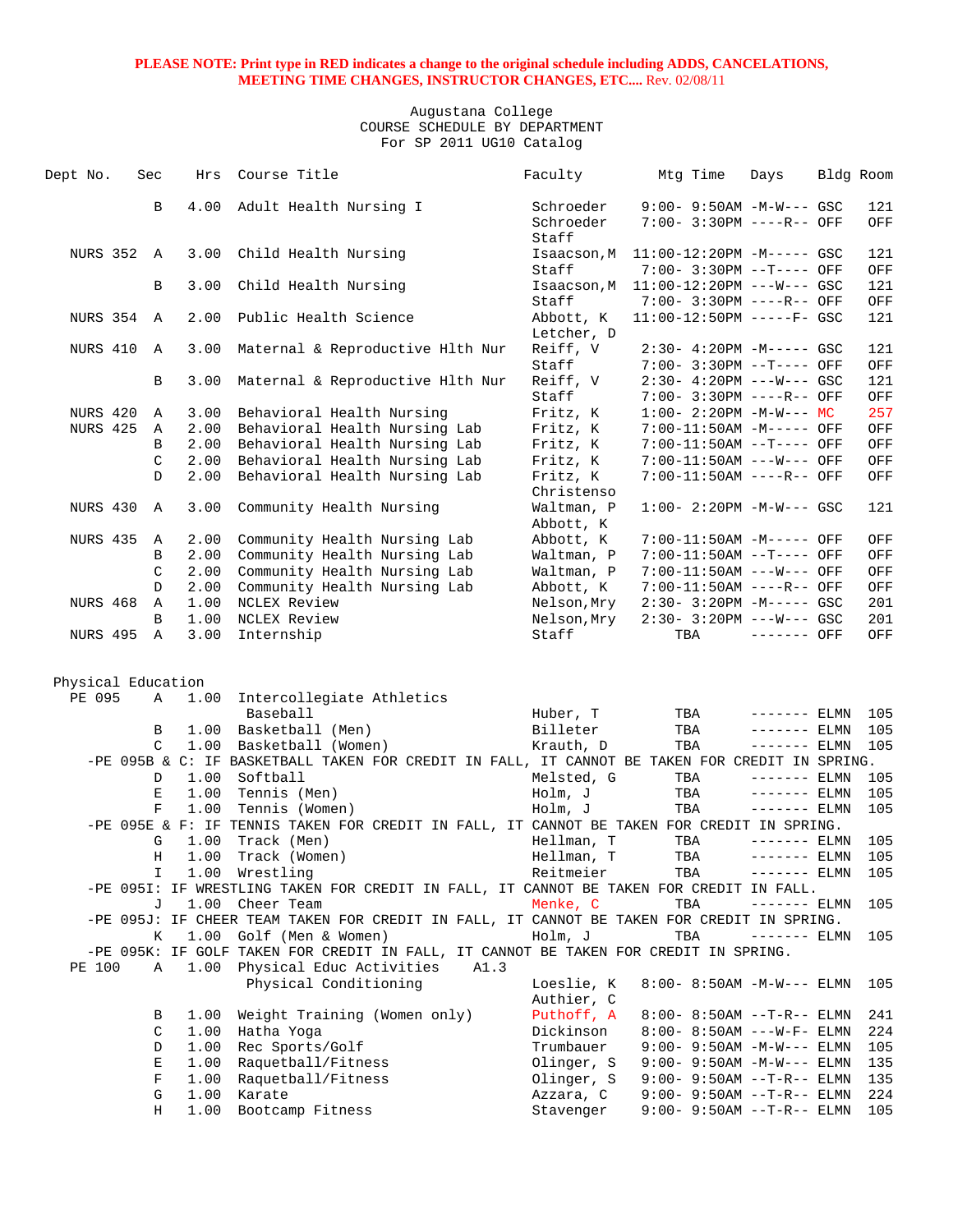| Dept No. |            | Sec          | Hrs           | Course Title                                                               |       | Faculty    | Mtg Time                              | Days        | Bldg Room |      |
|----------|------------|--------------|---------------|----------------------------------------------------------------------------|-------|------------|---------------------------------------|-------------|-----------|------|
|          |            | I.           | 1.00          | Net Sports/Tennis                                                          |       | Trumbauer  | $11:00-11:50AM -M-W---$ ELMN          |             |           | 105  |
|          |            | J            | 1.00          | Rec Sports/Golf                                                            |       | Stavenger  | $11:00-11:50AM$ --T-R-- ELMN          |             |           | 105  |
|          |            | K            | 1.00          | Physical Conditioning                                                      |       | Yates, S.  | $11:00-11:50AM$ --T-R-- ELMN          |             |           | 105  |
|          |            | L            | 1.00          | Social Dance (Women only)                                                  |       | Lampe, W   | $12:00-12:50PM -M-W---$ ELMN          |             |           | 224  |
|          |            | LL           | 1.00          | Social Dance (Men only)                                                    |       | Lampe, W   | 12:00-12:50PM -M-W--- ELMN            |             |           | 224  |
|          |            | М            |               | Group Aerobic Exercise                                                     |       |            |                                       |             |           | 224  |
|          |            |              | 1.00          |                                                                            |       | Moravec, G | $12:00-12:50PM -T-R-- ELMN$           |             |           |      |
|          |            | N            |               | 1.00 Cycling                                                               |       | Thier, J   | $12:00 - 1:40PM -T-R-- ELMN$          |             |           | 105  |
|          |            |              |               | -PE 100N: MEETS LAST 7 WEEKS OF SEMESTER - MAR 28 THRU MAY 13.             |       |            |                                       |             |           |      |
|          |            | O            | 1.00          | Weight Training                                                            |       | Evenson, J | $12:00-12:50PM$ --T-R-- ELMN          |             |           | 233  |
|          |            | $\mathbf{P}$ | 1.00          | Physical Conditioning                                                      |       | Nordin, J  | $1:00 - 1:50PM -M-W---$ ELMN          |             |           | 105  |
|          |            | Q            |               | 1.00 Fitness Walking/Hiking                                                |       | Evenson, J | $1:00 - 2:40PM -T-R-- ELMN$           |             |           | 105  |
|          |            |              |               | -PE 100Q: MEETS LAST 7 WEEKS OF SEMESTER - MAR 28 THRU MAY 13.             |       |            |                                       |             |           |      |
|          |            | R            |               | 1.00 Weight Training                                                       |       | Van Dam    | $2:00 - 2:50PM -M-W---$ ELMN          |             |           | 233  |
|          |            |              |               |                                                                            |       | Loeslie, K |                                       |             |           |      |
|          | PE 214     | Α            | 2.00          | Hist/Princ of PE/Fitness                                                   | A2.1B |            | Buckley, A 12:00-12:50PM --T-R-- ELMN |             |           | 241  |
|          | PE 218     | Α            | 2.00          | Responding to Emergencies                                                  |       | Boehnke, A | $9:00 - 9:50AM - M-W---$ ELMN         |             |           | 230  |
|          | PE 230     | Α            | 2.00          | First Aid & CPR                                                            |       | Kindt, S.  | $12:00-12:50PM -M-W---$ ELMN          |             |           | 230  |
|          | PE 265     | Α            | 2.00          | Health, PE & Movement in Elem Cl                                           |       | Fiala, R   | $12:00-12:50PM$ --T-R-- ELMN          |             |           | 230  |
|          | PE 270     | Α            | 1.00          | Aquatics                                                                   |       |            | Barkley, S 2:00- 2:50PM --T-R-- ELMN  |             |           | 113  |
|          | PE 280     | Α            | 3.00          | Prevention & Care of Athl Injuri                                           |       | Whiting    | 11:00-11:50AM -M-W-F- ELMN            |             |           | 230  |
|          | PE 290     | Α            | 1.00          | Teaching of Dance                                                          |       | Lampe, W   | $10:40-11:50AM$ ---W--- ELMN          |             |           | 224  |
|          | PE 312     | A            | 2.00          | Meas & Eval in PE & Exerc Scienc                                           |       |            | Gillham, A 8:00-8:50AM --T-R-- ELMN   |             |           | 230  |
|          | PE 313     | Α            | 2.00          | Org & Admin of PE & Athletics                                              |       |            | Gillham, A 11:00-11:50AM --T-R-- ELMN |             |           | 241  |
|          | PE 395     | A            | 4.00          | Internship                                                                 |       |            |                                       |             |           |      |
|          |            |              |               | Fitness                                                                    |       | Barkley, S | TBA                                   | $-----$ OFF |           | OFF  |
|          |            |              |               | -PE 395A: MUST HAVE APPROVAL & SIGNATURE OF S. BARKLEY.                    |       |            |                                       |             |           |      |
|          |            | C            |               | 4.00 Coaching                                                              |       | Evenson, J | TBA                                   | ------- OFF |           | OFF  |
|          |            |              |               | -PE 395C: MUST HAVE APPROVAL & SIGNATURE OF J. EVENSON.                    |       |            |                                       |             |           |      |
|          |            | D            |               | 4.00 Sport Management I                                                    |       | Holm, J    | TBA                                   | ------- OFF |           | OFF  |
|          |            |              |               | -PE 395D: MUST HAVE APPROVAL & SIGNATURE OF J. HOLM.                       |       |            |                                       |             |           |      |
|          | PE 397     | A            | 3.00          | TOPICS:                                                                    |       |            |                                       |             |           |      |
|          |            |              |               | Adv Topics in Perform Enhancemnt Chambers                                  |       |            | $11:00-11:50AM$ -M-W-F- ELMN          |             |           | 180  |
|          | PE 495     | A            |               | 4.00 Internship                                                            |       |            |                                       |             |           |      |
|          |            |              |               | Sport Management II                                                        |       | Holm, J    | TBA                                   | ------- OFF |           | OFF  |
|          |            |              |               | -PE 495A: MUST HAVE APPROVAL & SIGNATURE OF J. HOLM.                       |       |            |                                       |             |           |      |
|          |            |              |               |                                                                            |       |            |                                       |             |           |      |
|          |            |              |               |                                                                            |       |            |                                       |             |           |      |
|          | Philosophy |              |               |                                                                            |       |            |                                       |             |           |      |
|          | PHIL 110   | A            |               | 3.00 Dimensions of the Self                                                | A1.2  | O'Hara, D  | $9:00 - 9:50AM - M - W - F - HUM$     |             |           | 201  |
|          | PHIL 210   | A            | 3.00          | Ethical Perspectives                                                       | A4.2  | Minister   | $8:30 - 9:50AM -T-R-- HUM$            |             |           | 201  |
|          | PHIL 230   | A            | 3.00          | Our Phil Heritage II                                                       | A3.1B | Minister   | $11:00-12:20PM -T-R--HUM$             |             |           | 201  |
|          |            | $\mathbb{A}$ |               |                                                                            |       |            |                                       |             |           | 226  |
|          | PHIL 241   |              | 3.00          | Theol & Phil in Dialog                                                     | A4.2  | O'Hara, D  | $11:00-11:50AM$ -M-W-F- HUM           |             |           |      |
|          |            | PHIL 297 A   | 3.00          | TOPICS:                                                                    |       |            |                                       |             |           |      |
|          |            |              |               | Environmental Philosophy                                                   |       | O'Hara, D  | $2:00 - 2:50PM -M-W-F - HUM$          |             |           | 201  |
|          |            | PHIL 297A A  |               | $1.00$ TOPICS:                                                             |       |            |                                       |             |           |      |
|          |            |              |               | Tracing Roots of West Civilizatn O'Hara, D                                 |       |            | TBA                                   | ------- OFF |           | SHRT |
|          |            |              |               |                                                                            |       | Wentzel, R |                                       |             |           |      |
|          |            |              |               | -PHIL 297A/A: SPRING BREAK TRAVEL COURSE. TENTATIVE TRIP DATES: MAR 18-27. |       |            |                                       |             |           |      |
|          |            |              |               | PHIL 300 A 3.00 Contemporary Moral Issues A2.1B                            |       | Minister   | $1:00-2:20PM --T-R--HUM$              |             |           | 227  |
|          |            |              |               |                                                                            |       |            |                                       |             |           |      |
|          |            |              |               |                                                                            |       |            |                                       |             |           |      |
| Physics  |            |              |               |                                                                            |       |            |                                       |             |           |      |
|          |            |              |               | PHYS 115 A1 4.00 Physical Science                                          | A3.2  | Dey, B     | 8:00- 8:50AM -M-W-F- GSC              |             |           | 207  |
|          |            |              |               |                                                                            |       | Pullman, D | $8:00 - 9:50AM -T--- GSC$             |             |           | 243  |
|          |            |              | Lecture & Lab |                                                                            |       |            |                                       |             |           |      |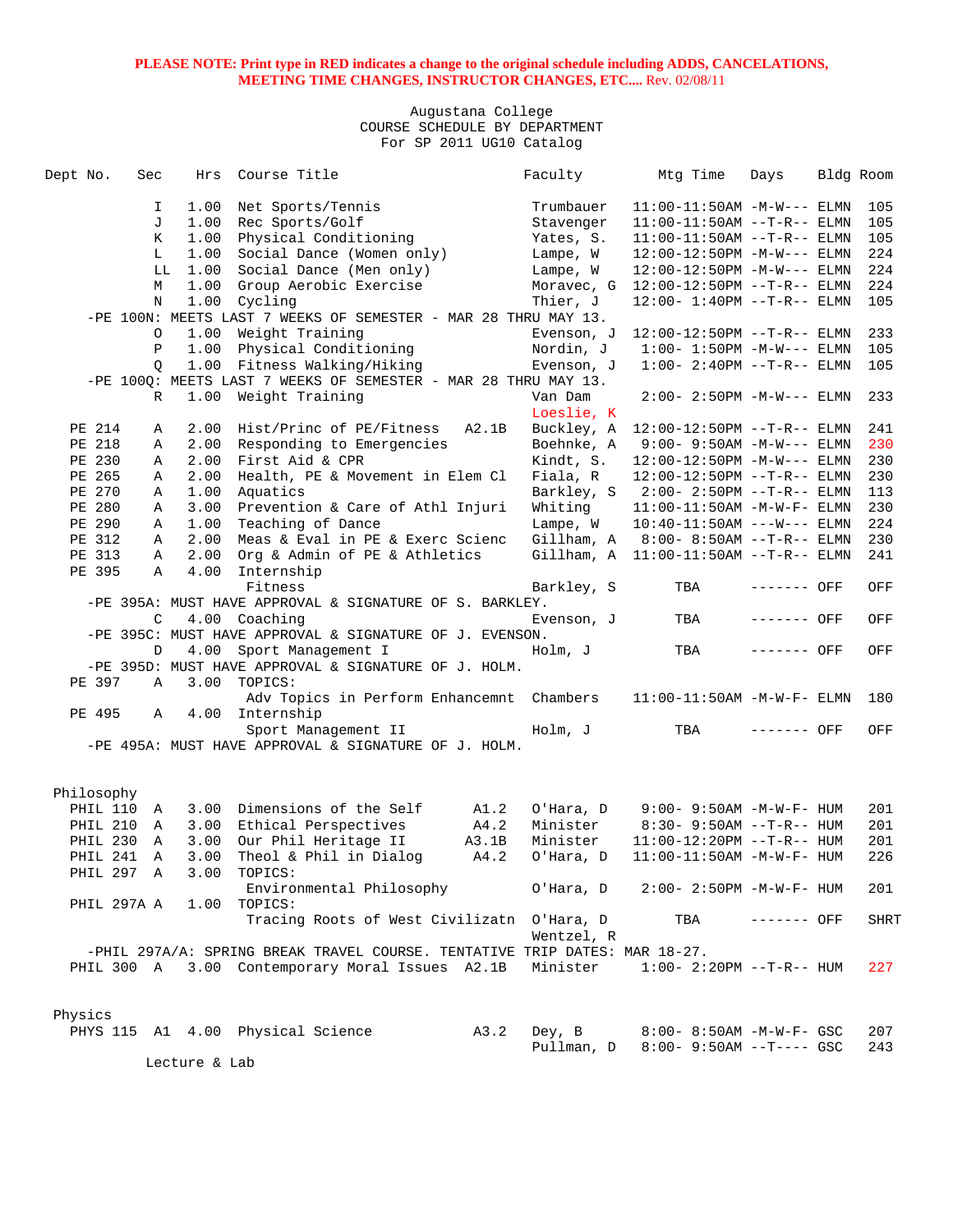| Dept No.        | Sec           | Hrs           | Course Title                                                                  |              | Faculty                  | Mtg Time                                                     | Days         | Bldg Room  |
|-----------------|---------------|---------------|-------------------------------------------------------------------------------|--------------|--------------------------|--------------------------------------------------------------|--------------|------------|
|                 | A2            | 4.00          | Physical Science                                                              | A3.2         | Dey, B<br>Dey, B         | 8:00- 8:50AM -M-W-F- GSC                                     |              | 207        |
|                 |               |               |                                                                               |              | Dey, B<br>Dey, B         | $2:00 - 3:50PM -T--- GSC$                                    |              | 259        |
| PHYS 202 A      |               | 4.00          | Physics Life Sci II(w/Calc) A3.2                                              |              | Engebretsn               | $1:00 - 1:50PM - M - W - F - GSC$                            |              | 201        |
|                 |               |               |                                                                               |              | Engebretsn               | $9:00-10:50AM$ ----R-- GSC                                   |              | 211        |
|                 |               | Lecture & Lab |                                                                               |              |                          |                                                              |              |            |
|                 | B             | 4.00          | Physics Life Sci II(w/Calc) A3.2                                              |              | Engebretsn               | $1:00 - 1:50PM - M - W - F - GSC$                            |              | 201        |
|                 | $\mathcal{C}$ | 4.00          |                                                                               |              | Engebretsn<br>Engebretsn | $11:00-12:50PM$ ----R-- GSC<br>$1:00 - 1:50PM -M-W-F - GSC$  |              | 211<br>201 |
|                 |               |               | Physics Life Sci II(w/Calc) A3.2                                              |              | Engebretsn               | $1:00 - 2:50PM$ ----R-- GSC                                  |              | 211        |
| <b>PHYS 222</b> | $\mathbb A$   | 4.00          | General Physics II                                                            | A3.2         | Alton                    | $1:00 - 1:50PM - M - W - F - GSC$                            |              | 207        |
|                 |               |               |                                                                               |              | Alton                    | $10:40-12:20PM$ --T---- GSC                                  |              | 211        |
|                 |               | Lecture & Lab |                                                                               |              |                          |                                                              |              |            |
|                 | B             | 4.00          | General Physics II                                                            | A3.2         | Alton                    | $1:00 - 1:50PM - M - W - F - GSC$                            |              | 207        |
|                 |               |               |                                                                               |              | Alton                    | $1:00 - 2:50PM -T---$ GSC                                    |              | 211        |
|                 | $\mathcal{C}$ | 4.00          | General Physics II                                                            | A3.2         | Alton                    | $1:00 - 1:50PM - M - W - F - GSC$                            |              | 207        |
|                 |               |               |                                                                               |              | Alton                    | $3:00-4:50PM -T---GSC$                                       |              | 211        |
| PHYS 321        | Α             | 4.00          | Computational Physics                                                         |              | Alton                    | $9:00 - 9:50AM - M - W - F - GSC$                            |              | 207        |
| <b>PHYS 351</b> | Α             | 3.00          | Statistical Phys/Thermodynamics                                               |              | Grau, N                  | 9:00- 9:50AM -M-W-F- GSC                                     |              | 210        |
| PHYS 381        | A             | 3.00          | Advanced Laboratory                                                           | A2.1B        | Grau, N                  | $12:00-12:50PM -M--- GSC$                                    |              | 218        |
|                 |               |               |                                                                               |              | Grau, N                  | $2:00 - 4:50PM - M-W--- GSC$                                 |              | 218        |
|                 | В             | 3.00          | Advanced Laboratory                                                           | A2.1B        | Grau, N                  | $12:00-12:50PM -M--- GSC$                                    |              | 218        |
|                 |               |               |                                                                               |              | Grau, N                  | $11:00 - 1:50PM -T-R--GSC$                                   |              | 218        |
|                 | C             | 3.00          | Advanced Laboratory                                                           | A2.1B        | Grau, N                  | $12:00-12:50PM -M--- GSC$                                    |              | 218        |
| PHYS 391 A      |               | 3.00          | Senior Thesis                                                                 |              | Alton<br>Alton           | $2:00 - 4:50PM -T-R--GSC$<br>TBA                             | $------$ GSC | 218        |
|                 |               |               |                                                                               |              |                          |                                                              |              |            |
| Psychology      |               |               |                                                                               |              |                          |                                                              |              |            |
| <b>PSYC 110</b> | A             | 3.00          | Self & Others: Psych Persp                                                    | A3.3         | Nedelsky, M              | $8:00 - 8:50AM - M - W - F - MC$                             |              | 255        |
|                 | B             | 3.00          | Self & Others: Psych Persp                                                    | A3.3         | Nedelsky, M              | $9:00 - 9:50AM - M - W - F - MC$                             |              | 255        |
|                 | C             | 3.00          | Self & Others: Psych Persp                                                    | A3.3         | DeVita, C                | $8:30 - 9:50AM -T-R-- MC$                                    |              | 103        |
| <b>PSYC 115</b> | D<br>Α        | 3.00<br>3.00  | Self & Others: Psych Persp                                                    | A3.3<br>A3.3 | DeVita, C<br>Zell, A     | $11:00-12:20PM$ --T-R-- MC                                   |              | 257<br>253 |
|                 | B             | 3.00          | General Psychology<br>General Psychology                                      | A3.3         | Zell, A                  | 12:00-12:50PM -M-W-F- MC<br>$1:00 - 1:50PM - M - W - F - MC$ |              | 253        |
| <b>PSYC 125</b> | Α             | 3.00          | Life-Span Human Development A1.2                                              |              | Babcock, E               | $8:00 - 8:50AM - M - W - F - MC$                             |              | 257        |
|                 | B             | 3.00          | Life-Span Human Development A1.2                                              |              | Lima, 0                  | $11:00-11:50AM$ -M-W-F- MC                                   |              | 255        |
|                 | C             | 3.00          | Life-Span Human Development A1.2                                              |              | Lima, O                  | 12:00-12:50PM -M-W-F- MC                                     |              | 255        |
| <b>PSYC 270</b> | $\mathbb A$   | 4.00          | Statistics                                                                    |              | Sorenson, D              | $8:00 - 8:50AM - M - W - F - MC$                             |              | 153        |
|                 | B             | 4.00          | Statistics                                                                    |              | Sorenson, D              | $9:00 - 9:50AM - M - W - F - MC$                             |              | 153        |
|                 |               |               | -PSYC 270A & B: MUST ALSO REGISTER FOR A PSYC 270L LAB CLASS.                 |              |                          |                                                              |              |            |
| PSYC 270L A     |               | 0.00          | PSYC 270: Lab                                                                 |              | Sorenson, D              | $7:00 - 7:50PM -M--- - M$                                    |              | 001        |
|                 | В             | 0.00          | PSYC 270: Lab                                                                 |              | Sorenson, D              | 9:00- 9:50AM --T---- MC                                      |              | 001        |
|                 | C             | 0.00          | PSYC 270: Lab                                                                 |              | Sorenson, D              | $1:00-1:50PM -T--- MC$                                       |              | 001        |
| PSYC 271        | Α             | 4.00          | Research Methods                                                              |              | Babcock, E               | $1:00-1:50PM -MTWR-- MC$                                     |              | 103        |
|                 | B             | 4.00          | Research Methods                                                              |              | Babcock, E               | $2:00 - 2:50PM - MTWR - - MC$                                |              | 103        |
| <b>PSYC 290</b> | Α             | 4.00          | Physiological Psychology                                                      |              | Nedelsky, M              | $8:00 - 9:50AM -T-R-- MC$                                    |              | 101        |
| PSYC 297 A      |               | 3.00          | TOPICS:                                                                       |              |                          |                                                              |              |            |
| <b>PSYC 310</b> | Α             | 3.00          | Intro to Social Psychology<br>Child Psychology                                |              | Zell, A<br>Lima, O       | 9:00- 9:50AM -M-W-F- MC                                      |              | 253<br>253 |
| PSYC 335 A      |               | 3.00          | Human Relations                                                               | A1.2         | DeVita, C                | $2:00-2:50PM -M-W-F-MC$<br>$1:00-2:50PM -T-R--MC$            |              | 255        |
| PSYC 350 A      |               | 4.00          | Soc Science Research Meth A2.1B                                               |              | Schrader, S              | $8:00 - 9:50AM -T-R-- MC$                                    |              | 153        |
| PSYC 361        | A             | 3.00          | Directed Research                                                             |              | Babcock, E               | TBA                                                          | ------- MC   |            |
|                 | В             | 3.00          | Directed Research                                                             |              | Lima, O                  | TBA                                                          | ------- MC   |            |
|                 | C             | 3.00          | Directed Research                                                             |              | Zell, A                  | TBA                                                          | $------MC$   |            |
|                 |               |               | -PSYC 361A, B & C: INSTRUCTOR SIGNATURE REQUIRED. VARIABLE CREDIT 1-3 CR HRS. |              |                          |                                                              |              |            |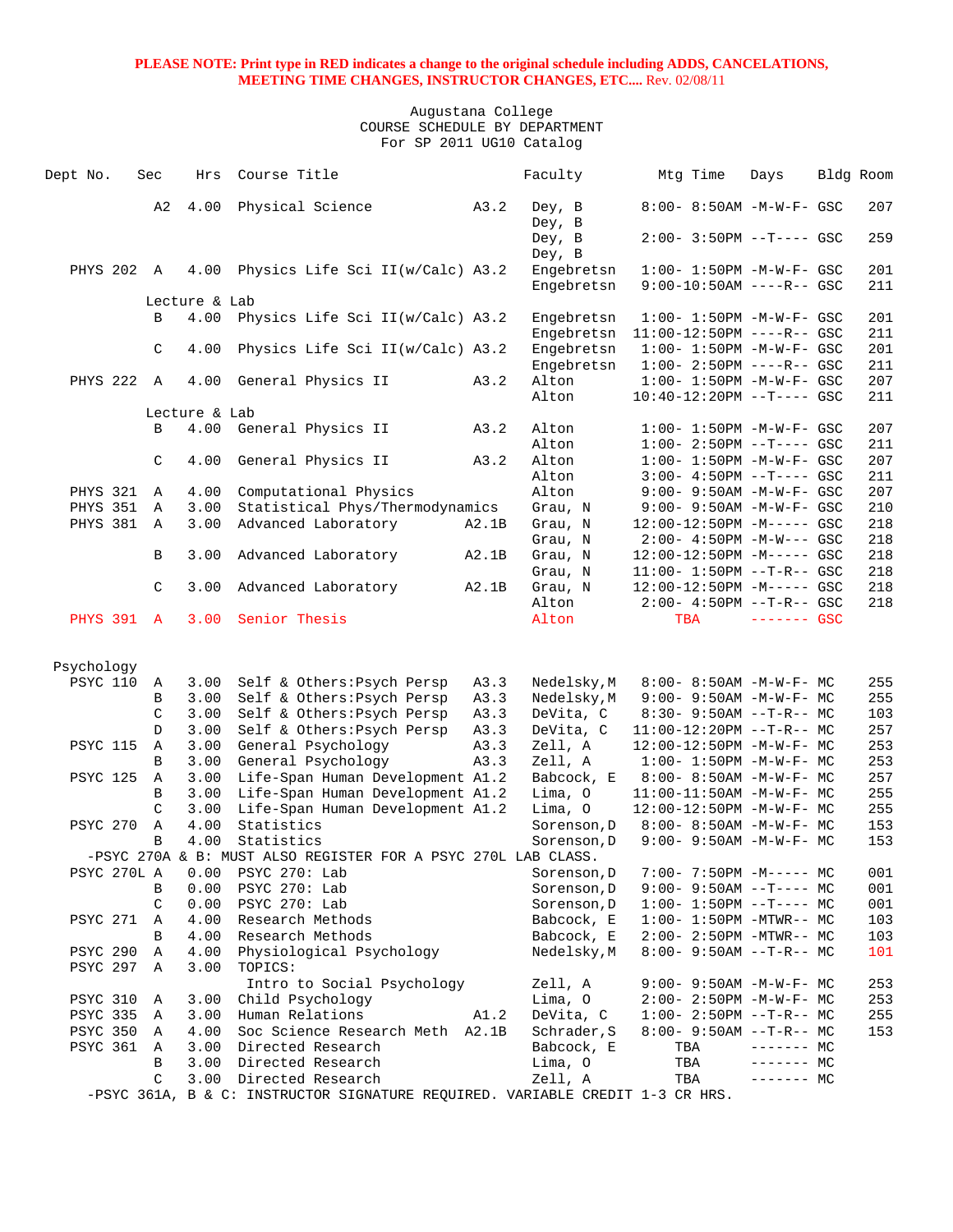### Augustana College COURSE SCHEDULE BY DEPARTMENT For SP 2011 UG10 Catalog

| Dept No.                  | Sec            | Hrs  | Course Title                                                                              |       | Faculty     | Mtg Time                            | Days        | Bldg Room |     |
|---------------------------|----------------|------|-------------------------------------------------------------------------------------------|-------|-------------|-------------------------------------|-------------|-----------|-----|
| PSYC 362                  | A              | 3.00 | Directed Research                                                                         |       | Babcock, E  | TBA                                 | ------- MC  |           |     |
|                           | B              | 3.00 | Directed Research                                                                         |       | Lima, O     | TBA                                 | ------- MC  |           |     |
|                           | $\mathcal{C}$  |      | 3.00 Directed Research                                                                    |       | Zell, A     | TBA                                 | ------- MC  |           |     |
|                           |                |      | -PSYC 362A, B & C: INSTRUCTOR SIGNATURE REQUIRED. VARIABLE CREDIT 1-3 CR HRS.             |       |             |                                     |             |           |     |
| <b>PSYC 391 A</b>         |                |      | 4.00 Practicum                                                                            |       | DeVita, C   | TBA                                 | ------- OFF |           | OFF |
|                           |                |      | -PSYC 391A: INSTRUCTOR SIGNATURE REQUIRED. VARIABLE CREDIT 2-4 CR HRS.                    |       |             |                                     |             |           |     |
|                           |                |      |                                                                                           |       |             |                                     |             |           |     |
| Religion                  |                |      |                                                                                           |       |             |                                     |             |           |     |
| RELI 102                  | Α              | 3.00 | Beginning Hebrew II                                                                       |       | Storm, J    | $8:30 - 9:50AM -T-R-- HUM$          |             |           | 227 |
| RELI 110                  | A              | 3.00 | Exploring Christian Faith                                                                 | A4.1  | Croghan     | $9:00 - 9:50AM - M - W - F - HUM$   |             |           | 202 |
|                           | В              | 3.00 | Exploring Christian Faith                                                                 | A4.1  | Jungling    | $11:00-11:50AM$ -M-W-F- HUM         |             |           | 202 |
|                           | C              | 3.00 | Exploring Christian Faith                                                                 | A4.1  | Jungling    | $1:00 - 1:50PM -M -W -F - HUM$      |             |           | 202 |
|                           | D              | 3.00 |                                                                                           | A4.1  |             |                                     |             |           | 202 |
|                           |                |      | Exploring Christian Faith                                                                 |       | Anderson, J | $2:00 - 2:50PM -M-W-F - HUM$        |             |           |     |
|                           | Ε              | 3.00 | Exploring Christian Faith                                                                 | A4.1  | Mebust, K.  | $8:30 - 9:50AM -T-R-- HUM$          |             |           | 202 |
|                           | $\mathbf F$    | 3.00 | Exploring Christian Faith                                                                 | A4.1  | Mebust, K.  | $11:00-12:20PM$ --T-R-- HUM         |             |           | 202 |
|                           | G              | 3.00 | Exploring Christian Faith                                                                 | A4.1  | Bowman, R   | $1:00-2:20PM -T-R--HUM$             |             |           | 226 |
|                           | Η              | 3.00 | Exploring Christian Faith                                                                 | A4.1  | Bowman, R   | $3:00 - 4:20PM -T-R-- HUM$          |             |           | 226 |
| RELI 197                  | $\mathbb{A}$   | 1.00 | TOPICS:                                                                                   |       |             |                                     |             |           |     |
|                           |                |      | Hebrew Readings                                                                           |       | Storm, J    | $12:00-12:50PM -M---$ HUM           |             |           | 218 |
| RELI 210                  | Α              | 3.00 | Ethical Perspectives                                                                      | A4.2  | Minister    | $8:30 - 9:50AM -T-R-- HUM$          |             |           | 201 |
| RELI 215                  | $\mathbb A$    | 3.00 | Paul and Christian Origins                                                                | A4.2  | Swanson, R  | $11:00-11:50AM$ -M-W-F- HUM         |             |           | 123 |
| RELI 223                  | $\mathbb{A}$   | 3.00 | Religion and Amer Culture                                                                 | A4.2  | Haar, M     | $8:30 - 9:50AM -T-R-- HUM$          |             |           | 231 |
| RELI 235                  | A              | 3.00 | Issues in Theolog Ethics A4.2                                                             |       |             |                                     |             |           |     |
|                           |                |      | Sexual Ethics                                                                             |       | Jungling    | 11:00-12:20PM --T-R-- HUM           |             |           | 102 |
| RELI 241                  | Α              | 3.00 | Theology & Philos in Dialog A4.2                                                          |       | O'Hara, D   | 11:00-11:50AM -M-W-F- HUM           |             |           | 226 |
| RELI 244 A                |                | 3.00 | Christology                                                                               | A4.2  | Mebust, K.  | 12:00-12:50PM -M-W-F- HUM           |             |           | 202 |
| RELI 320                  | A              | 3.00 | Sem in Biblical Studies                                                                   | A2.1B | Bowman, R   | $11:00-12:20PM$ --T-R-- HUM         |             |           | 227 |
| RELI 330 A                |                | 3.00 | Judaism & Jewish People                                                                   | A2.1B | Haar, M     | $1:00 - 2:20PM -T-R--HUM$           |             |           | 201 |
| RELI 335                  | $\overline{A}$ | 3.00 | Confessing Like a Lutheran                                                                |       | Croghan     | $1:00-2:20PM -T-R--HUM$             |             |           | 202 |
| RELI 400                  | $\overline{A}$ | 3.00 | Senior Thesis                                                                             |       | Haar, M     | $8:00 - 8:50AM - M---$ HUM          |             |           | 227 |
|                           |                |      |                                                                                           |       |             |                                     |             |           |     |
| Sociology                 |                |      |                                                                                           |       |             |                                     |             |           |     |
| SOCI 110                  | Α              | 3.00 | Contemporary Society                                                                      | A3.3  | Bunger      | $11:00-12:20PM$ --T-R-- MC          |             |           | 202 |
|                           | B              | 3.00 | Contemporary Society                                                                      | A3.3  | Bunger      | $1:00-2:20PM -T-R--MC$              |             |           | 202 |
|                           | C              | 3.00 | Contemporary Society                                                                      | A3.3  | Schrader, S | $11:00-11:50AM$ -M-W-F- MC          |             |           | 257 |
| SOCI 230                  | $\mathbb A$    | 3.00 | Medical Sociology                                                                         |       | Schrader, S | $9:00 - 9:50AM - M - W - F - MC$    |             |           | 120 |
| SOCI 250                  | Α              | 3.00 | Delinquency and Crime                                                                     |       | Swart, W    | 2:00- 2:50PM -M-W-F- MC             |             |           | 102 |
| SOCI 260                  | A              | 3.00 | Sociology of Gender                                                                       |       | Sehested    | $1:00-1:50PM -M-W-F-MC$             |             |           | 120 |
| SOCI 271                  | A              | 3.00 | Cultural Anthropology                                                                     | A3.6  | Rosenthal   | $7:00-10:00PM$ ---W--- HUM          |             |           | 301 |
| SOCI 320                  |                |      |                                                                                           |       |             |                                     |             |           |     |
|                           | Α              | 3.00 | Native American Social Sys A3.6                                                           |       | Swart, W    | 12:00-12:50PM -M-W-F- MC            |             |           | 101 |
|                           | В              |      | 3.00 Native American Social Sys A3.6                                                      |       | Bunger      | $6:30 - 9:30PM -M--- MC$            |             |           | 201 |
| SOCI 340 A                |                |      | 4.00 Social Inequality                                                                    |       | Sehested    | $1:00-2:50PM -T-R--MC$              |             |           | 120 |
| SOCI 350 A                |                |      | 4.00 Soc Science Research Meth A2.1B                                                      |       | Schrader, S | $8:00 - 9:50AM -T-R-- MC$           |             |           | 153 |
|                           |                |      |                                                                                           |       |             |                                     |             |           |     |
| SPANISH COURSES: SEE MDFL |                |      |                                                                                           |       |             |                                     |             |           |     |
|                           |                |      |                                                                                           |       |             |                                     |             |           |     |
| Special Education         |                |      |                                                                                           |       |             |                                     |             |           |     |
| SPED 110 A                |                |      | 3.00 Foundations of Amer Educ                                                             | A3.3  | Durr, A     | $1:00-2:20PM -T-R--MC$              |             |           | 257 |
|                           | B              |      | 3.00 Foundations of Amer Educ                                                             | A3.3  |             | Hallenbeck 12:00-12:50PM -M-W-F- MC |             |           | 164 |
|                           |                |      | -SPED 110A & B: INTENDED FOR STUDENTS PURSUING ENTRANCE TO TEACHER EDUC PROGRAM. REQUIRES |       |             |                                     |             |           |     |
|                           |                |      | 1-2 HRS PER WEEK IN AREA SCHOOL.                                                          |       |             |                                     |             |           |     |
|                           |                |      | SPED 210 A 200 Working with Families                                                      |       |             | $Johnson$ M $9:00-9:50AM -T-R--MC$  |             |           | 257 |

 SPED 210 A 2.00 Working with Families Johnson, M 9:00- 9:50AM --T-R-- MC 257 SPED 240 A 3.00 Teaching in Inclusive Schools Johnson, M 11:00-12:20PM --T-R-- MC 255 SPED 260 A 3.00 Intro to Learn & Lang Disabiliti Hallenbeck 8:00- 8:50AM -M-W-F- MC 253